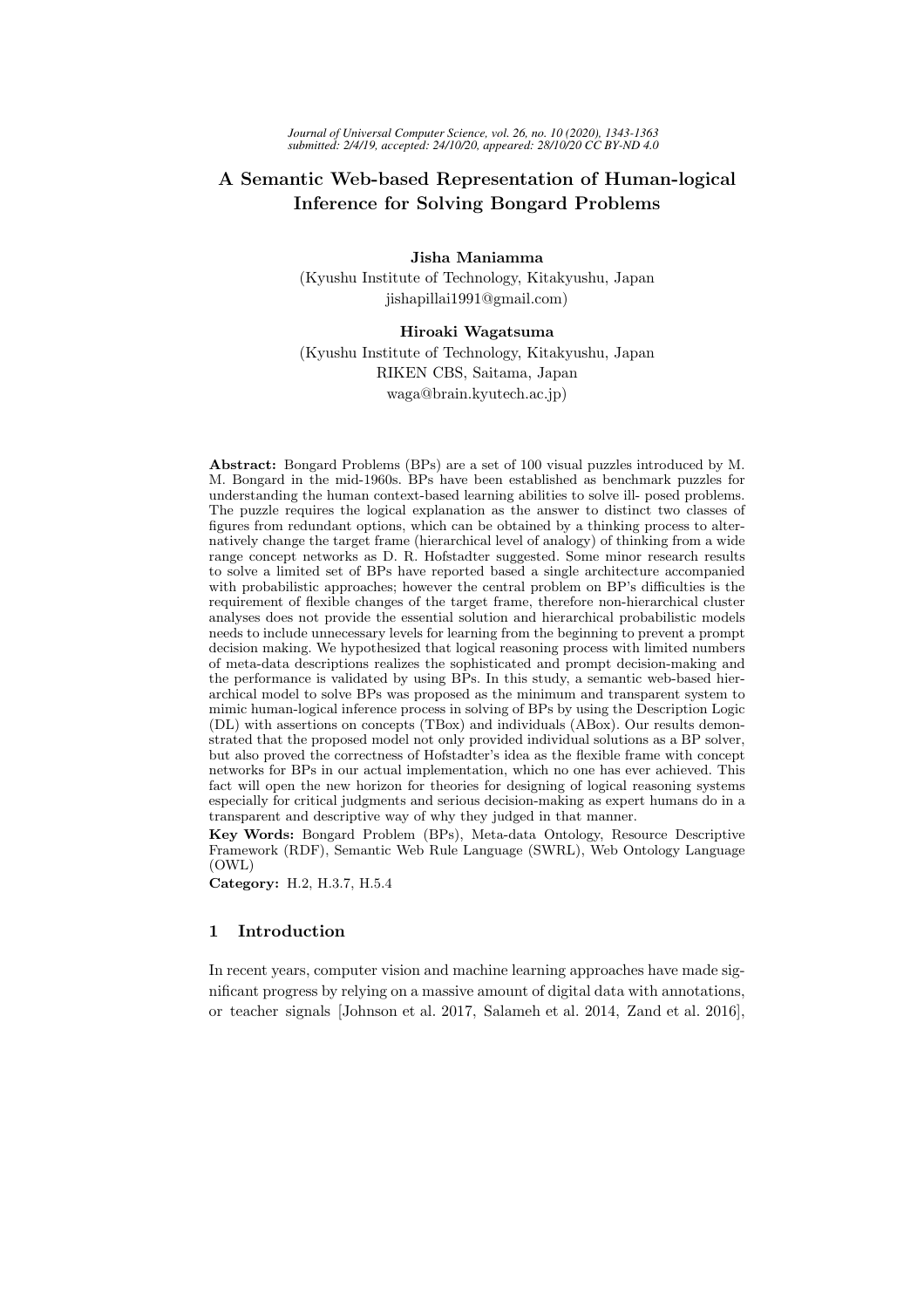which sometime demonstrates a superior ability against human experts at games [Silver et al. 2016]. Such non-negligible developments in the field of the artificial intelligence even in comparison with human abilities led a science fictionlike prediction known as technological singularity [Kurzweil 2014]. On the other hand, as McCarthy and Hayes (1969) proved in the form of the frame problem [McCarthy and Hayes 1969], the machine has a limited power to classify necessary and unnecessary events with respect to the current context for making a decision at each short moment if the events are described as an infinite number of discrete and countable representations. Therefore, a key question of why the human intuition can avoid the frame problem and prevents the halt of thinking can be replaced by the question of the existence of the ability in the brain to change abstraction and analogy levels flexibly depending on the current context. A good example is the Steiner Tree Problem in graphs, which is a NP-hardness in computational complexity theory [Chopra and Rao 1994, Sun 2019]. For example, the problem asks us to 'find the point to minimize the summation of distances from every node of the rectangle' and the answer can be found easily as the crossing point of two lines connecting two most distant points individually, by introducing the concept of 'connecting lines' instead of finding a point from  $R \times R$  infinitely [Arai et al. 2017]. The fact indicates that the human intelligence focuses on vital information that is crucial for current decision making by using an appropriate abduction with logic. Some researchers have tried to introduce the semantics in the form of annotations with classified data obtained by probabilistic approaches [Salameh et al. 2014, Zand et al. 2016]; however the practical combinations with semantics into the data analysis do not provide the right answer to our cognitive ability to set an appropriate level of abstraction [Chen et al. 2016, Pfeifer and Bongard 2007]. In the early stage, such a higher level cognitive function was modeled with long-term memory, planning, and logical decision-making abilities as conceptual models [Forbus et al. 1998, Mitchell 2003], which were far from an actual benchmark validation of how the fine logical reasoning process contributes to the function.

Interestingly, Bongard Problems (abbreviated as BPs) introduced by M. M. Bongard [Bongard 1970] as a set of 100 visual puzzles will be the benchmark test for understanding the flexible change of the analogy level fit to the given problem as D. R. Hofstadter suggested [Hofstadter 1979], which is considered as a NP-hardness similarly to the Steiner Tree Problem. In his book, he summarized that necessary functional components to solve BPs are i) concept network, ii) frames, iii) meta-descriptor, iv) filtering and v) sameness detector. Foundalis (2006) tried to formulate the components and verified with human subjects as solvers. There are recent works tackled with BPs [Saito and Nakano 1995, Linhares 2000, Weitnauer and Ritter 2012, Depeweg et al. 2018] with challenging frameworks individually, while those works are within case studies and the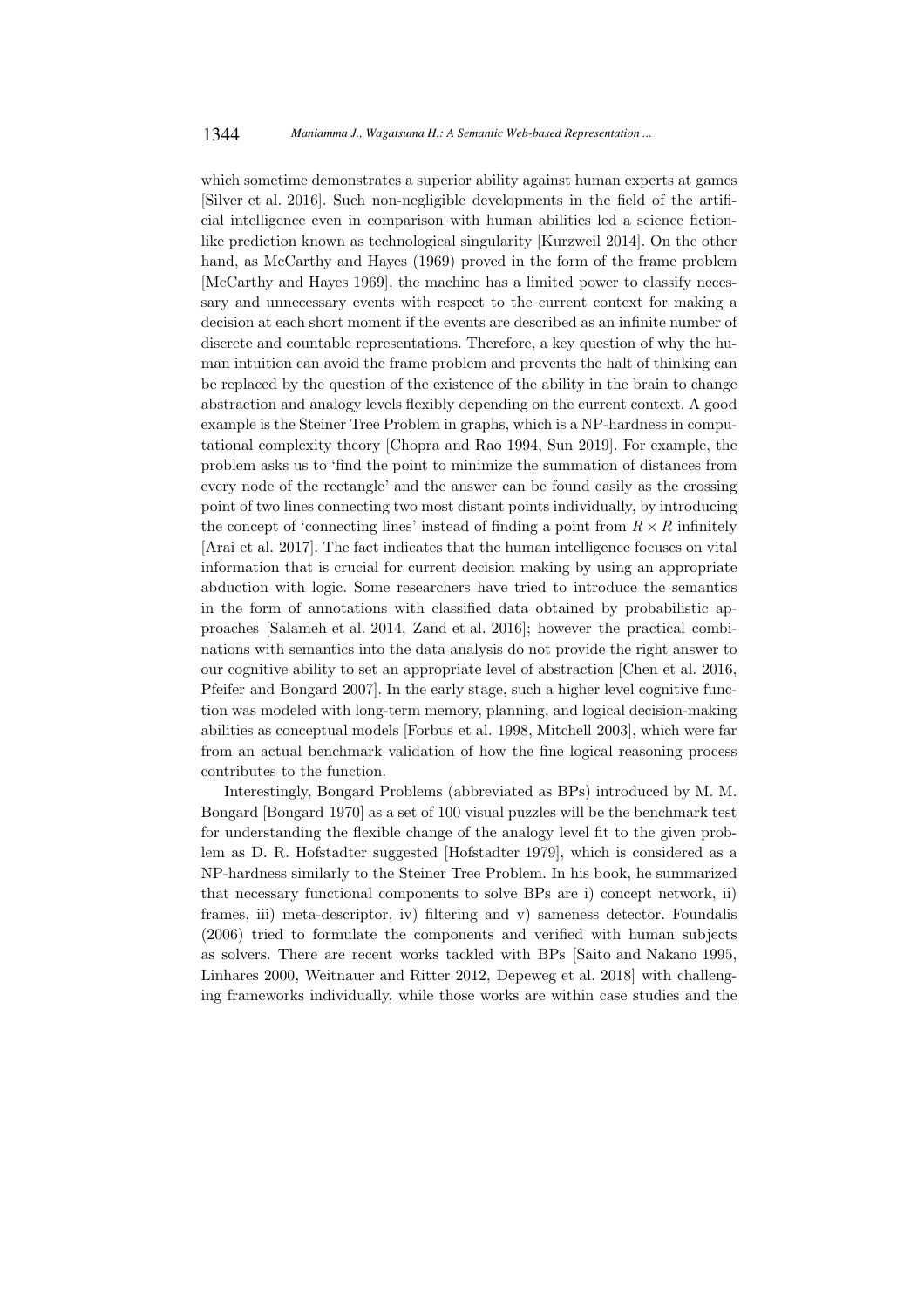

# **Independent Properties** Circle1: { Size, Shape, Color, Texture, Position, The number of items,...}; Triangle1:.. **Dependent Properties** Circle1: { Smaller than ... (relative size), To the bottom of ... (relative position)}; Triangle1:..

Figure 1: Complexity in solving BPs (each objects in a box has multiple independent and dependent properties, which increase exponentially with increases in the object count).

systematic solution still remain unsolved. The possible and plausible systematic solution is to prove whether Hofstadter's hypothesis truly right or not, by reconstructing the testable framework based on tools with recent advancements in the semantic web approach. More concretely, in the present paper, we clearly hypothesized that an appropriate combination given as the workflow of i) ontology-based description to represent the necessary concept network, ii) description logic (DL) with assertions on concepts (TBox) and individuals (ABox) to provide minimum frames, iii) meta-data template, iv) SPARQL Protocol and RDF Query Language shortly SPARQL for the filtering function and v) Semantic Web Rule Language (SWRL) rules as sameness detector.

The paper was organized with 5 sections. Section 2 provides an overview of the relevance of BPs and the related past research approaches, and Section 3 described a general perspective into knowledge representation using ontology accompanied with discussions on necessary system design. In Section 4, we showed results of computer experiments of our proposed system, which solved 62 BPs using ontology. Finally, in Section 5, we discussed the obtained solutions and provided concluding remark and the future scope of the present approach.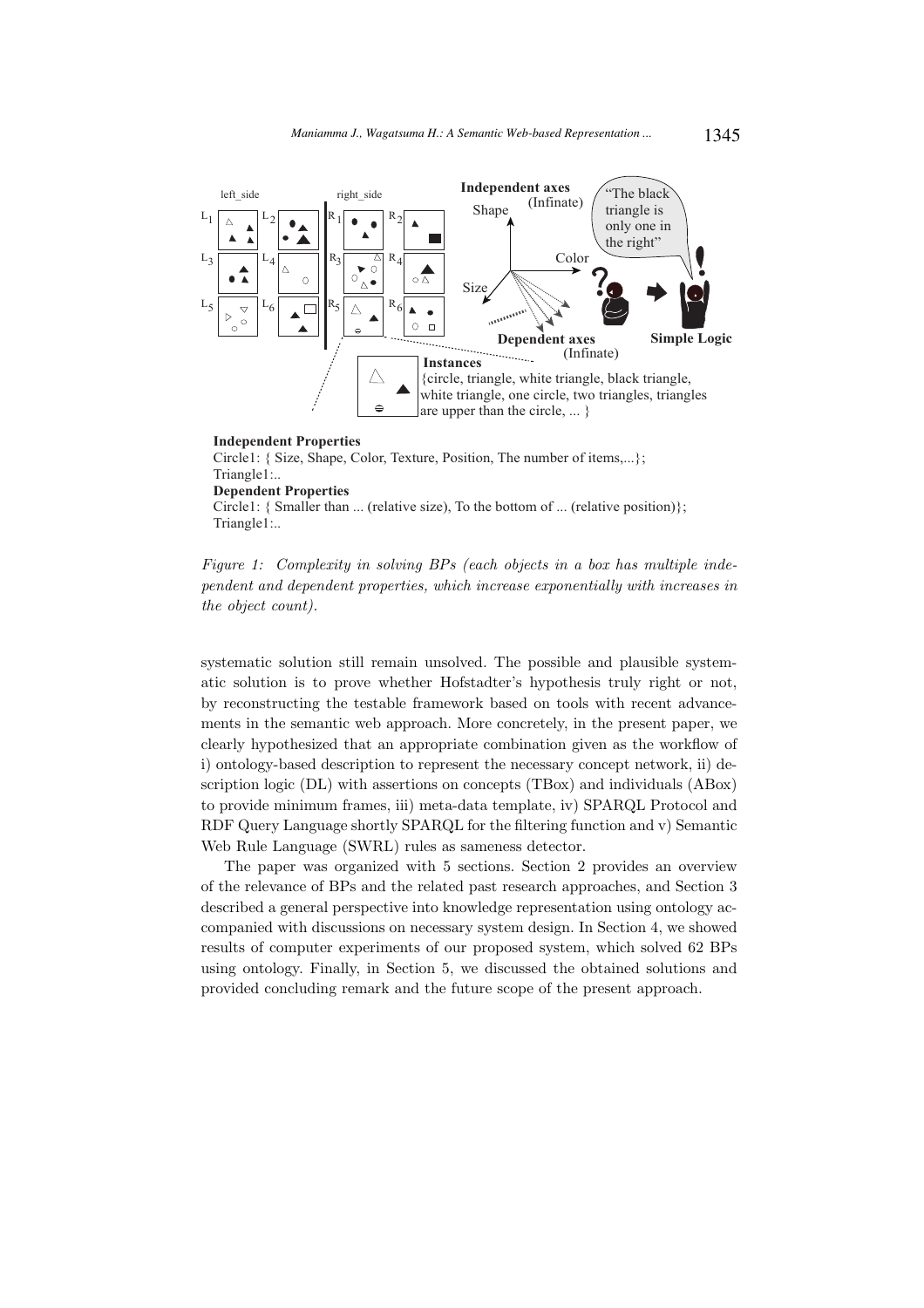

Figure 2: Levels of difficulty is consistent with abstraction levels.

# 2 Problem Definition

BPs are visual and logical puzzles firstly introduced by Bongard as the original 100 set [Bongard 1970] and then it was developed and added by Hofstadter with 56 pieces [Hofstadter 1979] and Foundalis with 46 pieces [Foundalis 2006]. Currently the number of the BPs is more than 200 pieces. The most important point of the puzzles that differ from other visual puzzles is that the solver has to get rules to discriminate groups of visual patterns and provide a simple logic, as illustrated in Figure 1.

In the theoretical point of view, the problem can be treated conventionally such as the definition of the solution space by the combination of all possible properties, while it apparently faces two difficulties. The first one is an infinite number of combinations of properties and the latter one is the computation time in such a large solution space. Considerable properties are classified into two at least and they are independent and dependent properties. The independent properties include elementary features such as size, shape, color, texture, spatial relationship such as the absolute position in the box, which represent with prepositions and adverbs as "below" and "above" and so on and numeric count. On the other hand, even independent properties have an infinite number of representations. For example, a name of shape "triangle" can be represented by three edge shape and a shape consisted of lines only, which goes to more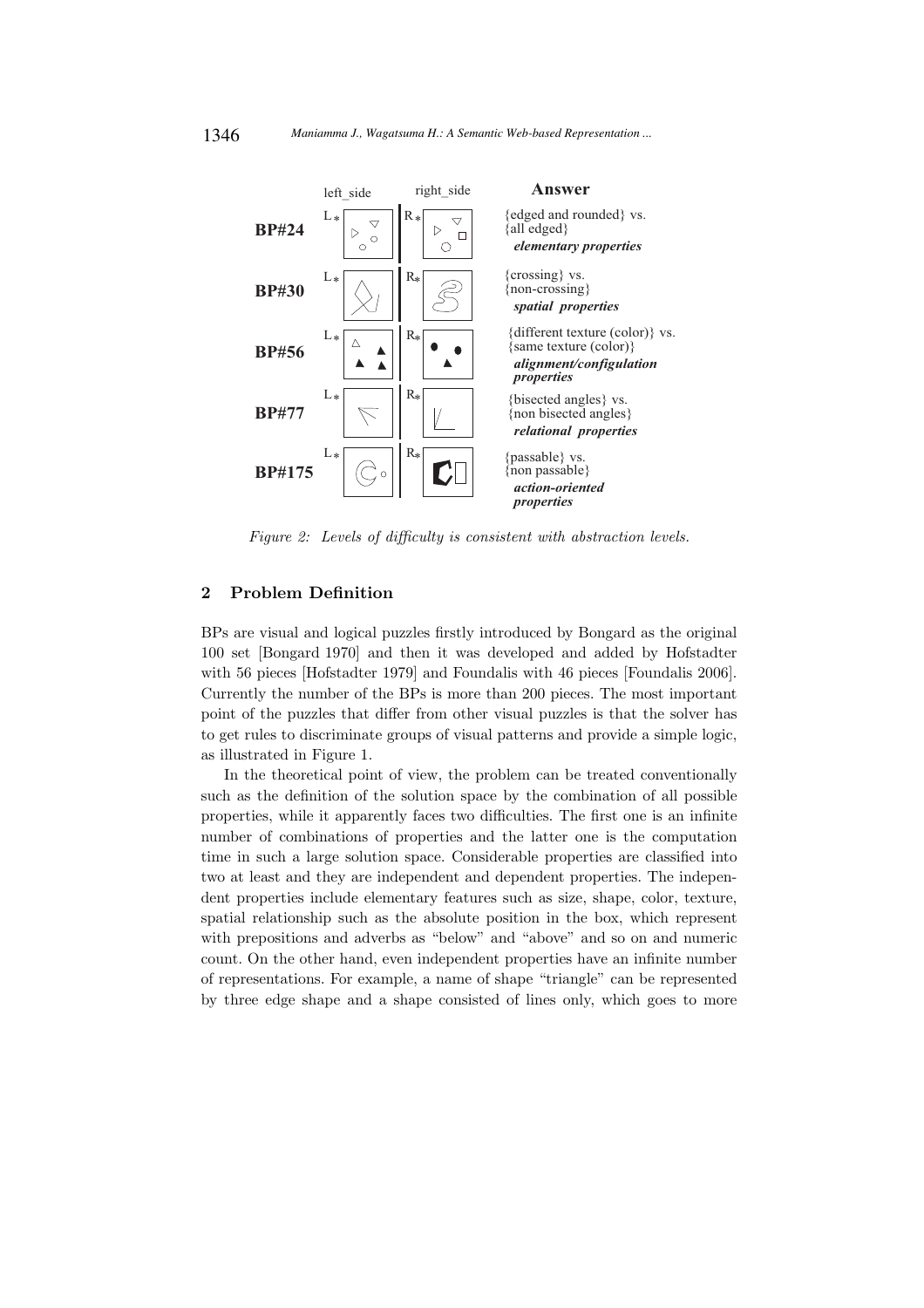primitive elements of what "triangle" means. In the same way, the numeric count has a high degree of freedom for the selection of the target property, such as the number of "black circles", "edged objects", "squares in the corner" and so on. In addition, dependent properties are apparently infinite. Therefore, the parameter space to find the solution which is defined frequently in conventional data-driven approaches is not given a priori. The hint to solve this problem is coming from the abduction of the initial frame of thinking.

Hofstadter [Hofstadter 1979] has discussed in his book about a concept of a systematic recursive approach to the context-based description to set an appropriate abstraction level in the beginning based on semantics and logic and then proposed a combination of functional components as i) concept network, ii) frames, iii) meta-descriptor, iv) filtering and v) sameness detector. As illustrated in Figure 2, there are different levels of concepts and it might be treated in the design of the concept network for minimizing the frame to find a solution, which is accompanied with an effective filter based on meta-data descriptions. If it is possible, the solver can deal with BPs in varying level of complexity. Piaget [Piaget 1953] was also discussed the developmental process in the cognitive development of children in his theory and it explains that there are stages of analogy from schema to mental operation of actions. In BPs with advanced versions added by Foundalis [Foundalis 2006], BP#175 requires an action-related representation obtained by the combination of the cognitive perception and mental object manipulation as classified in Figure 2 in the bottom.

According to the concepts, mathematical formulation is possible based on the theory of sets. Here, each side in a given BP is indexed as left side and right side as  $L_1$  to  $L_6$  and  $R_1$  to  $R_6$  (Figure 1). Each box on either side of a given BP holds a potentially infinite number of properties per objects, as discussed above, while if there exists an appropriate filter to select instances from a well-organized database based on defined classes (independent properties and dependent properties) with respect to requirements, it is possible to find the solution. The solution of properties  $P_b$  and  $P_a$  satisfies following conditions.

$$
(L_i \notin P_a) \cap (R_i \notin P_b) \cap (L_i \in P_b) \cap (R_i \in P_a) \cap (P_a \cap P_b = \emptyset)
$$
\n
$$
(1)
$$

Then the problem is how we can build the system to reproduce the above conditions. Recent advancements of semantic knowledge representation and actual implementations can help to build the system with raw concepts and flexible relationships [Maarala et al. 2011, Durbha and King 2005, Protégé]. Some of approaches with the semantic network and some hybrid approaches applied to the limited numbers of BPs have contributed to the reaffirmation of the importance of semantics and logic. The model called RF4 [Saito and Nakano 1995] is an adaptive concept learning algorithm which solved 41 of the 100 BPs using prewritten first-order logical formulas and the model called Phaeaco [Foundalis 2006]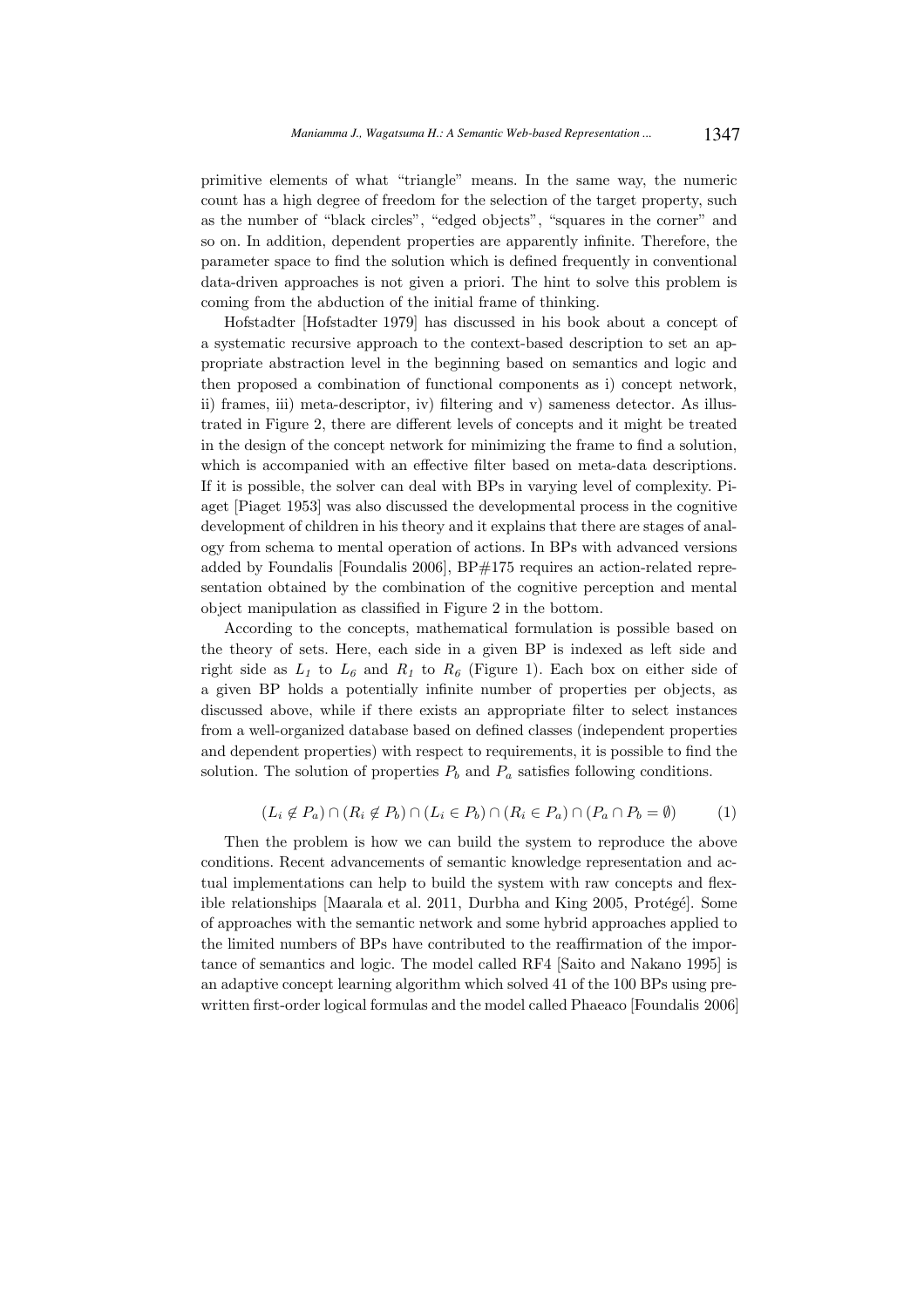

Figure 3: Ontology based framework for solving BPs.

proposed by a two-layer architecture focusing on a retinal and cognitive level computation using visual input solved 15 BPs [Foundalis 2006]. They partially demonstrated the effectiveness of the semantic network and description logic, and then the common principle is expected to be formulated and the principle explains why the semantics and logic works well to solve the BPs to avoid an infinite time for the calculation.

# 3 Proposed Framework

According to the concept by Hofstadter [Hofstadter 1979], we rebuilt the components based on the theory of sets and tools in the semantic web and proposed the system to solve BPs with i) ontology-based description to represent the necessary concept network, ii) description logic (DL) with assertions on concepts (TBox) and individuals (ABox) to provide minimum frames, iii) meta-data template, iv) SPARQL Protocol and RDF Query Language shortly SPARQL for the filtering function and v) Semantic Web Rule Language (SWRL) rules as sameness detector. The detail formulation is given in following sections and the validation of the system as the BP solver is shown in the chapter of results.

# Knowledge Base as Concept network:

In our approach towards solving BPs, we have developed an Ontology-based Knowledge Base (KB) with large-scale interoperability and axioms for our use. An ontology O can be represented as:  $O = (O_v, O_a)$ , where  $O_v$  represents terms (vocabularies) in an ontology and  $O_a$  represents a set of ontological assertions made using the set of Vocabulary.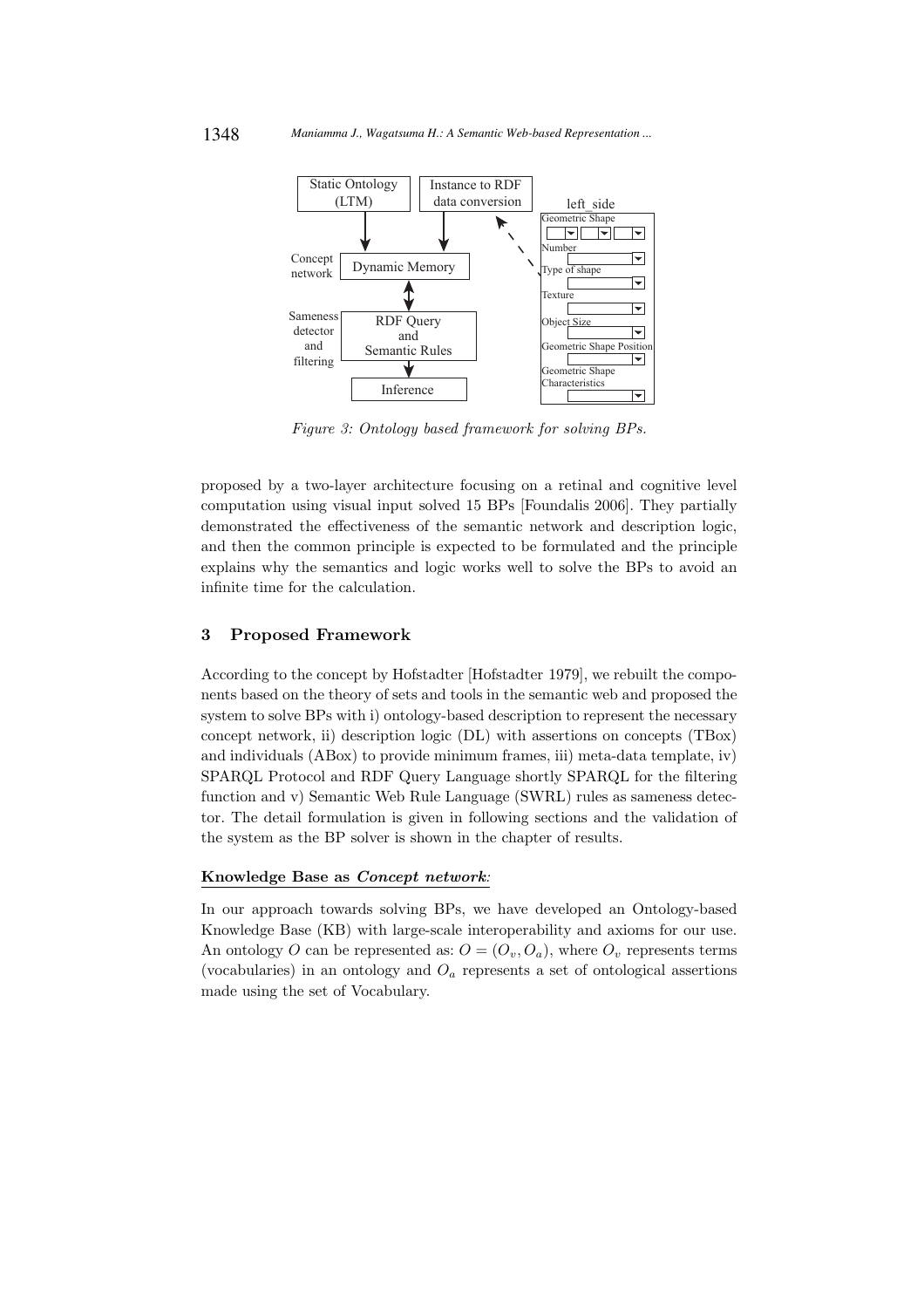

Figure 4: TBox and the class categorization used in solving BPs.

Here the vocabulary  $O_v = O_c \sqcup O_p \sqcup O_e$ , where  $O_c$  is a set of ontology classes (*i.e. size, texture* etc.),  $O_p$  is a set of ontology properties (they define the relationship based predicates for RDF data format (like: hascount, hasshape etc.) and fall into three distinct categories, namely- object properties, data properties and annotation properties) and  $O<sub>e</sub>$  is a set of instances (entities comprising of labels, comments and literals). Assertion  $O_a = O_{ca} \sqcup O_{pa}$ , where  $O_{ca}$  is a set of ontological class assertion and  $O_{pa}$  is a set of ontological property assertion. These subsumption relations constitutes an assertion set  $i.e.$ 

circle : geometric shape left\_side  $⊑$  side.

In our ontology the above assertion set can be explained as entity "circle" belongs to class *geometric\_shape* and *left\_side* is a subclass of class *side* (where circle ∈  $O_e$ , left\_side  $□$  side ∈  $O_c$ ).

In RDF (Resource Description Framework) format class assertion can be represented as:  $\langle circle, rdf. type, geometric\_shape \rangle$ . An example for property assertion  $O_{pa} = \text{hassize}(x, \text{large})$ , where  $\text{hassize} \in O_p$  and  $x \sqcup \text{large} \in O_e$ , indicating in RDF format as:  $\langle x, \text{hassize}, \text{large} \rangle$ . Class assertion in our approach assumes that every individuals of a class is different from each other  $(i.e.$  all the geometric shapes are different etc.). This can be represented in DL (Description Logic) syntax as follows:

**Axiom:** DifferentIndividual( $ClassIndividual_1, \cdots, ClassIndividual_n$ ) **DL** syntax:  $\bigcup_{i\neq j} ClassIndividual_i \neq ClassIndividual_i$ *i.e.*DifferentIndividuall(*circle, square*) ::> *circle*  $\neq$  *square*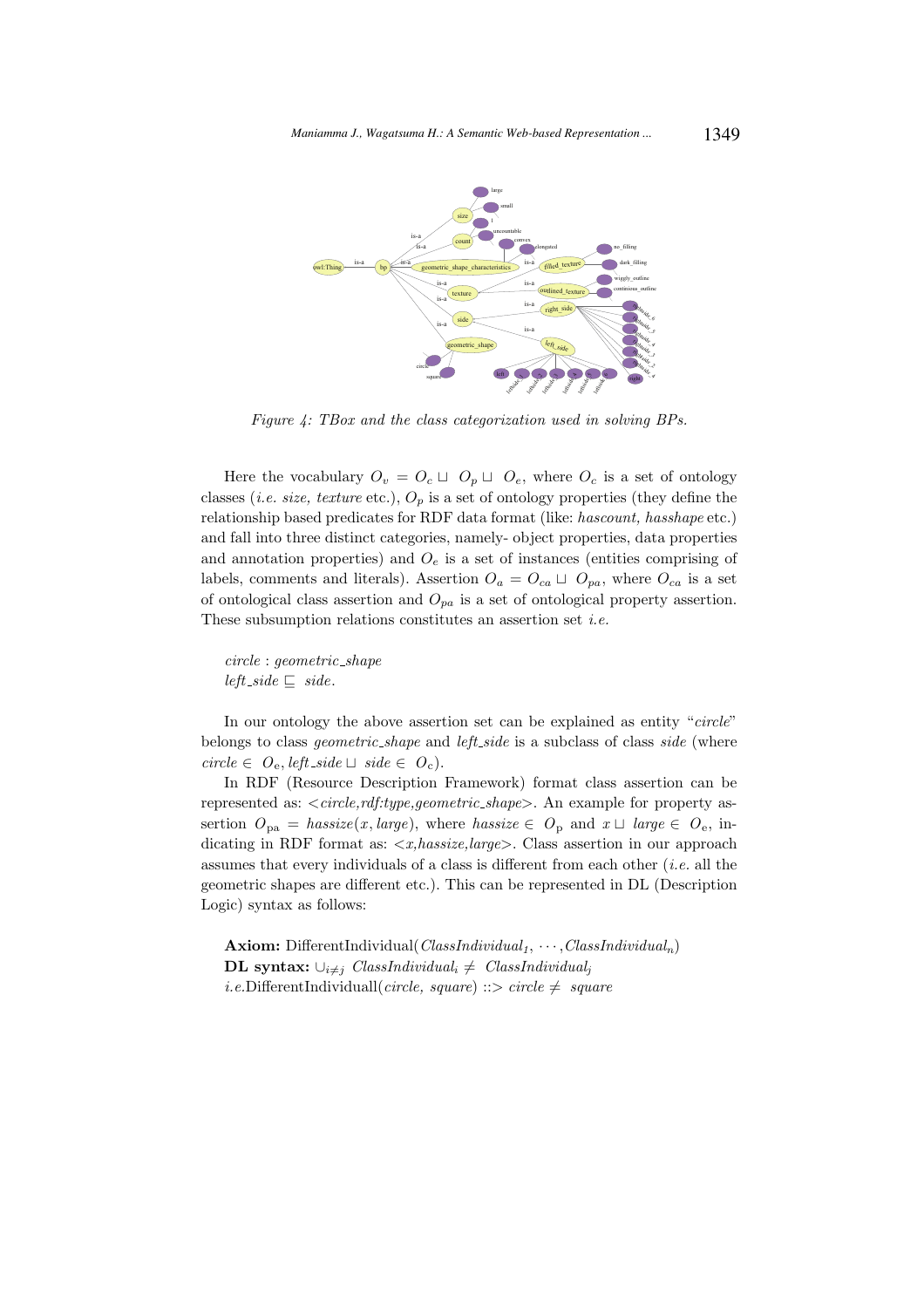| $T_{bp} = \{count \sqsubseteq bp,$                                                    | $(T_{bp}, 1)$           |
|---------------------------------------------------------------------------------------|-------------------------|
| $geometric\_shape \sqsubseteq bp$ ,                                                   | $(T_{bp}, 2)$           |
| <i>geometric_shape_characteristics</i> $\subseteq bp$ ,                               | $(T_{bp}, \mathcal{S})$ |
| $side \sqsubseteq bp$ ,                                                               | $(T_{bp}, 4)$           |
| $size \sqsubseteq bp$ ,                                                               | $(T_{bp}, 5)$           |
| texture $\sqsubseteq bp$ ,                                                            | $(T_{bp}, \theta)$      |
| $right\_side \sqsubseteq bp \sqcap side,$                                             | $(T_{bp}, 7)$           |
| $left\_side \sqsubseteq bp \sqcap side,$                                              | $(T_{bp}, 8)$           |
| left_side $\sqsubseteq \neg right\_side$ ,                                            | $(T_{bp}, g)$           |
| $left\_side \sqcup right\_side \sqsubseteq side,$                                     | $(T_{bp}, 10)$          |
| $\text{filled\_texture} \sqsubseteq \neg \text{ outlined\_texture},$                  | $(T_{bp}, 11)$          |
| $\text{filled\_texture} \sqcup \text{ outlined\_texture} \sqsubseteq \text{texture},$ | $(T_{bp}, 12)$          |

Table 1: TBox for solving Bongard Problem.

Annotation is an important feature of an ontology which allows adding "nonlogical" comments in the given ontology. Annotation to add a comment "To the Left side of BP" for class *left\_side* can be represented as:

ClassAssertion(Annotation(rdfs:comment "To the Left set of  $BP$ "): $side:left\_side$ )

Using the first-order logic, the above informations can be rendered as (with  $x$  and  $y$  representing *leftside\_1* and *circle* respectively) -

Vocabulary –  $\forall x (left(x) \Leftrightarrow side(x) \wedge bp(x) \wedge \exists y (has(x, y)))$ Assertion - geometric shape(circle)

ABox (assertion components-  $O_a$ ) of our ontology is represented as follows. (Note: " $\ldots$ " represents the user input from GUI)  $ABox(A_{bn}) = \{1 : count.$  (A<sub>bp</sub>)

| $\mu_{1}D\upsilon_{\psi}(\mu_{0}) = 1 \cdot \upsilon_{0}$     | (41bp, 1)      |
|---------------------------------------------------------------|----------------|
|                                                               |                |
| infinite: count,                                              | $(A_{bp}, 21)$ |
| $circle: geometric\_shape,$                                   | $(A_{bp}, 22)$ |
|                                                               |                |
| $star: geometric\_shape,$                                     | $(A_{bp}, 47)$ |
| $parallel: geometric\_shape\_characteristics,$                | $(A_{bp}, 48)$ |
|                                                               |                |
| $elongated\_horizontally: geometric\_shape\_characteristics,$ | $(A_{bp}, 88)$ |
| $middle: side$ ,                                              | $(A_{bp}, 89)$ |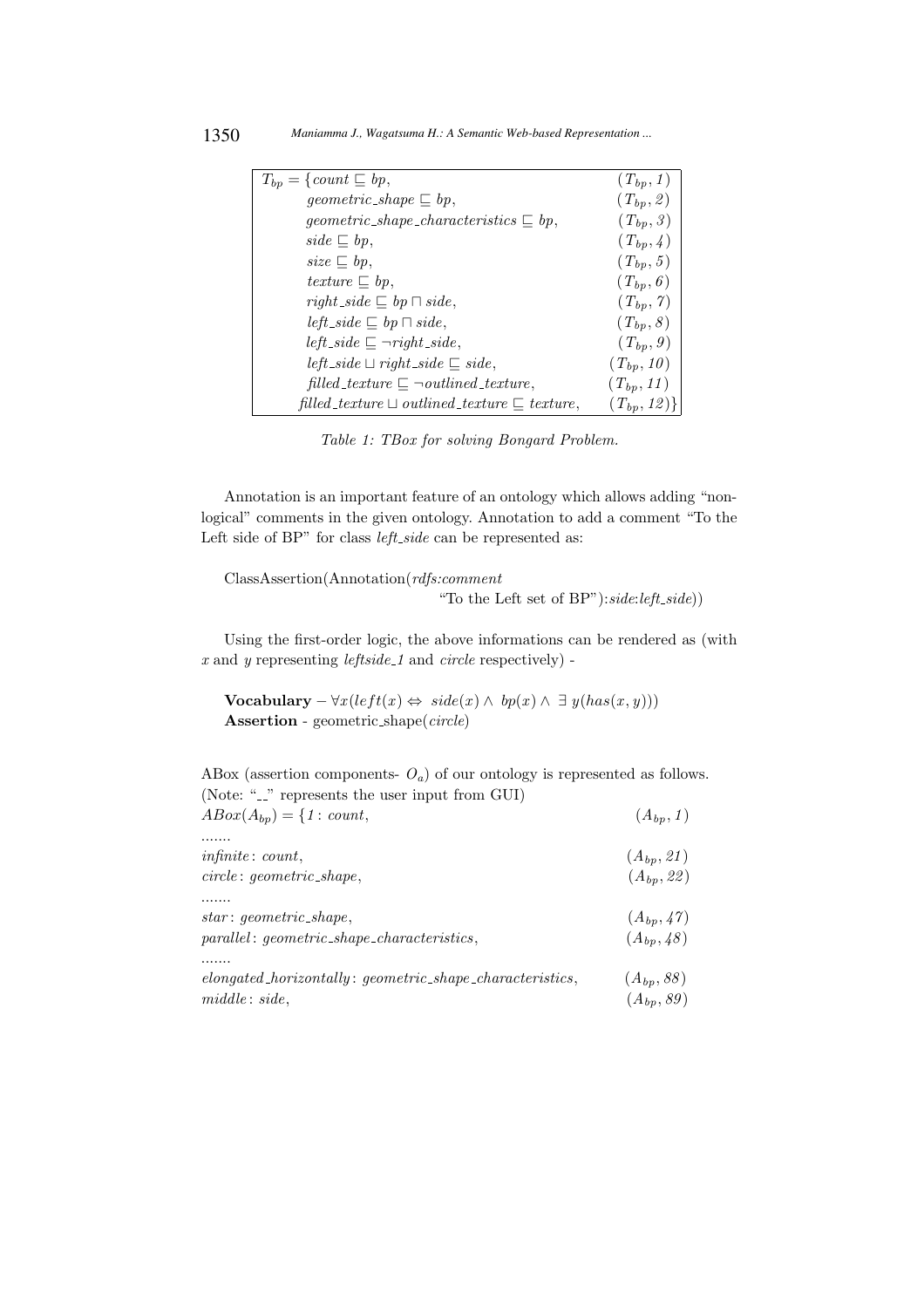| $to$ <sub>-left</sub> : $side$ ,          | $(A_{bp}, 94)$  |
|-------------------------------------------|-----------------|
| <i>left</i> : $side \sqcap left\_side$ ,  | $(A_{bp}, 95)$  |
|                                           |                 |
| $left_6:side \sqcap left\_side,$          | $(A_{bp}, 101)$ |
| $right: side \sqcap right\_side,$         | $(A_{bp}, 102)$ |
| .                                         |                 |
| $right_6: side \sqcap right\_side,$       | $(A_{bp}, 108)$ |
| large: size,                              | $(A_{bp}, 109)$ |
|                                           |                 |
| $uneven\_shape: size,$                    | $(A_{bp}, 117)$ |
|                                           |                 |
| $dark\_filling$ : filled_texture,         | $(A_{bp}, 108)$ |
| $no\_filling\_shape: filled\_texture,$    | $(A_{bp}, 123)$ |
|                                           |                 |
| $continuous\_outlined:$ outlined_texture, | $(A_{bp}, 124)$ |
| $wiggly\_outlined:$ outlined_texture,     | $(A_{bp}, 134)$ |
| $(leftside_1, \_): has,$                  | $(A_{bp}, 135)$ |
| $(leftside_1, \_): has,$                  | $(A_{bp}, 136)$ |
| $(leftside_1, \_): has,$                  | $(A_{bp}, 137)$ |
| $(leftside_1, \_): has count,$            | $(A_{bp}, 138)$ |
| $(leftside_1, \_):hasterture,$            | $(A_{bp}, 139)$ |
| $(leftside_1, \_): also has texture,$     | $(A_{bp}, 140)$ |
| $(leftside_1, \_): \textit{hassize},$     | $(A_{bp}, 141)$ |
| $(leftside_1, \_): isonside,$             | $(A_{bp}, 142)$ |
| $(leftside_1, \_): has shape feature,$    | $(A_{bp}, 143)$ |
| .                                         |                 |
| $(leftside_6, \_): has,$                  | $(A_{bp}, 180)$ |
| $(leftside_6, \_): has,$                  | $(A_{bp}, 181)$ |
| $(leftside_6, \_): has,$                  | $(A_{bp}, 182)$ |
| $(leftside_6, \_): hascount,$             | $(A_{bp}, 183)$ |
| $(leftside_6, \_):hasterture,$            | $(A_{bp}, 184)$ |
| $(leftside_6, \_): also has texture,$     | $(A_{bp}, 185)$ |
| $(leftside_6, \_): \textit{hassize},$     | $(A_{bp}, 186)$ |
| $(leftside_6, \_): is on side,$           | $(A_{bp}, 187)$ |
| $(leftside_6, \_): has shape feature,$    | $(A_{bp}, 188)$ |
| $(rightside_1, \ldots): has,$             | $(A_{bp}, 189)$ |
| $(rightside_1, \ldots): has,$             | $(A_{bp}, 190)$ |
| $(rightside_1, \ldots): has,$             | $(A_{bp}, 191)$ |
| $(rightside_1, \ldots): hascount,$        | $(A_{bp}, 192)$ |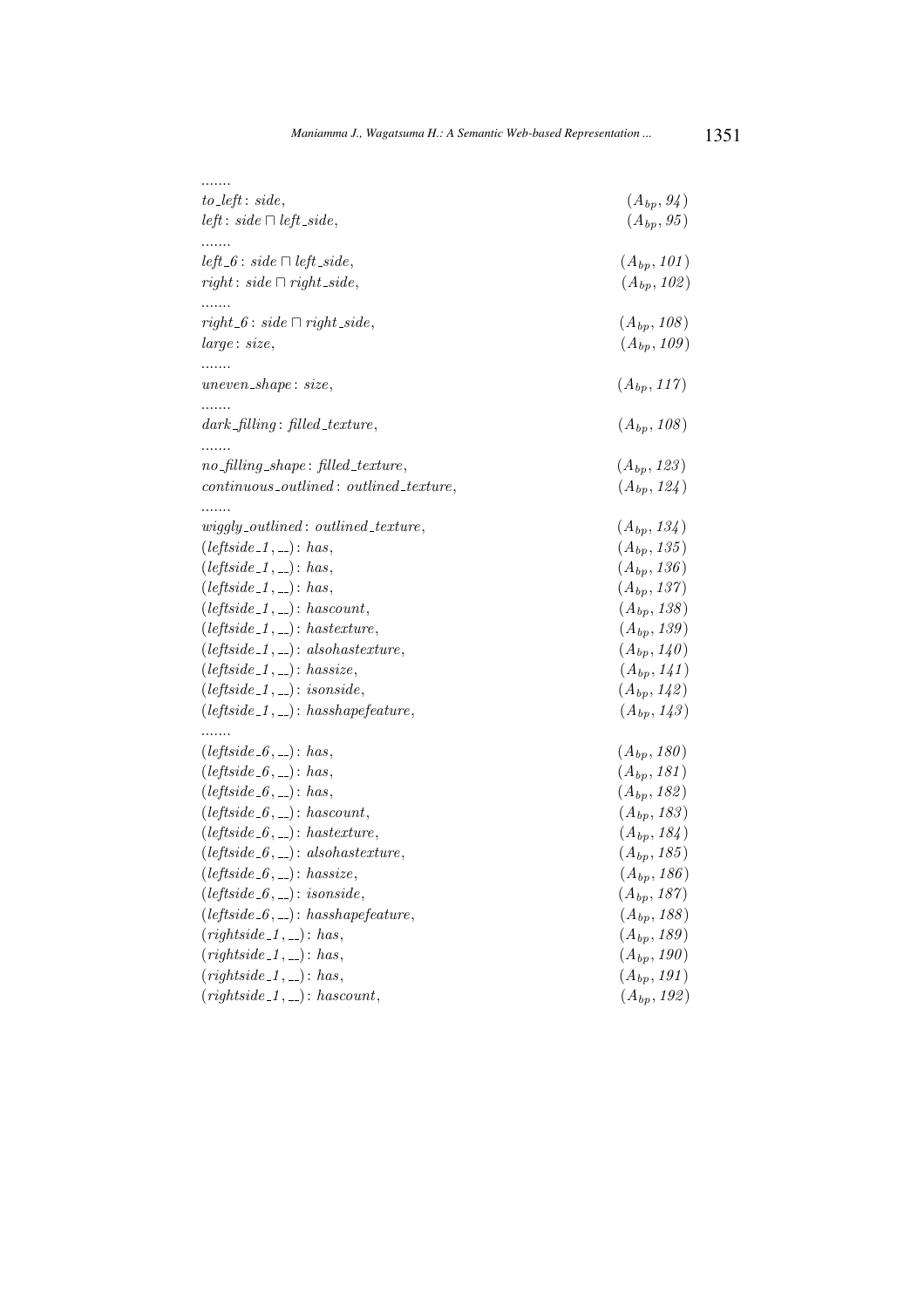| $(rightside_1, \ldots):hasterture,$                           | $(A_{bp}, 193)$ |
|---------------------------------------------------------------|-----------------|
| $(rightside_1, \ldots): also has texture,$                    | $(A_{bp}, 194)$ |
| $(rightside_1, )$ : hassize,                                  | $(A_{bp}, 195)$ |
| $(rightside_1, \_): is on side,$                              | $(A_{bp}, 196)$ |
| $(rightside_1, \ldots): has shape feature,$                   | $(A_{bp}, 197)$ |
|                                                               |                 |
| $(rightside_6, \_): has,$                                     | $(A_{bp}, 234)$ |
| $(rightside_6, \_): has,$                                     | $(A_{bp}, 235)$ |
| $(rightside_6, \_): has,$                                     | $(A_{bp}, 236)$ |
| $(rightside_6, \_): has count,$                               | $(A_{bp}, 237)$ |
| $(rightside_6, \_):hasterture,$                               | $(A_{bp}, 238)$ |
| $(rightside_6, \_): also has texture,$                        | $(A_{bp}, 239)$ |
| $(rightside_6, \_): \textit{hassize},$                        | $(A_{bp}, 240)$ |
| $(rightside_6, \_): is on side,$                              | $(A_{bp}, 241)$ |
| $(rightside_6, \_):\,has shape feature,$                      | $(A_{bp}, 242)$ |
| $Different Individuals (circle, square, rectangle),$          | $(A_{bp}, 243)$ |
| $Different Individuals(large, small, ),$                      | $(A_{bp}, 244)$ |
| $Different Individuals (dark-filling, no-filling, \ldots, ),$ | $(A_{bp}, 245)$ |
| $DifferentIndividuals (closed.shape, open.shape, ),$          | $(A_{bp}, 246)$ |
| $DifferentIndividuals(to\_left, to\_right, \ldots,$           | $(A_{bp}, 247)$ |
|                                                               |                 |

The TBox (terminological components-  $O<sub>v</sub>$ ) (represented in Figure 3) is the meta-data that defines the terms of an ontology vocabulary. The TBox representation of our ontology is as shown in Table1. ABox (assertion components- $O_a$ ) of our ontology is as represented in Figure 4 (for *left* side). The combination of both TBox and ABox is called as a Knowledge Base (domain knowledge) in this paper. In this paper, this knowledge base depicts the concept network, which according to Hofstadter [Hofstadter 1979] in his book: "is a kind of semantic net in which all the known nouns, adjectives, etc., are linked in ways which indicate their interrelations".

# SPARQL queries as Filters:

In this research we employ SPARQL queries (SPARQL Protocol and RDF Query Language) as replica of the concept "Filters" by Hofstadter [Hofstadter 1979]. According to the concept [Hofstadter 1979], the concept of "Filtering" is "making a description which concentrates on some particular way of viewing the contents of the box, and deliberately ignoring all other aspects".

String queryString= "PREFIX relationshipUri2:http://bongardproblem.org/bp/relationship/includes/ "+ "SELECT ?side ?feature1 ?feature2 ?feature3"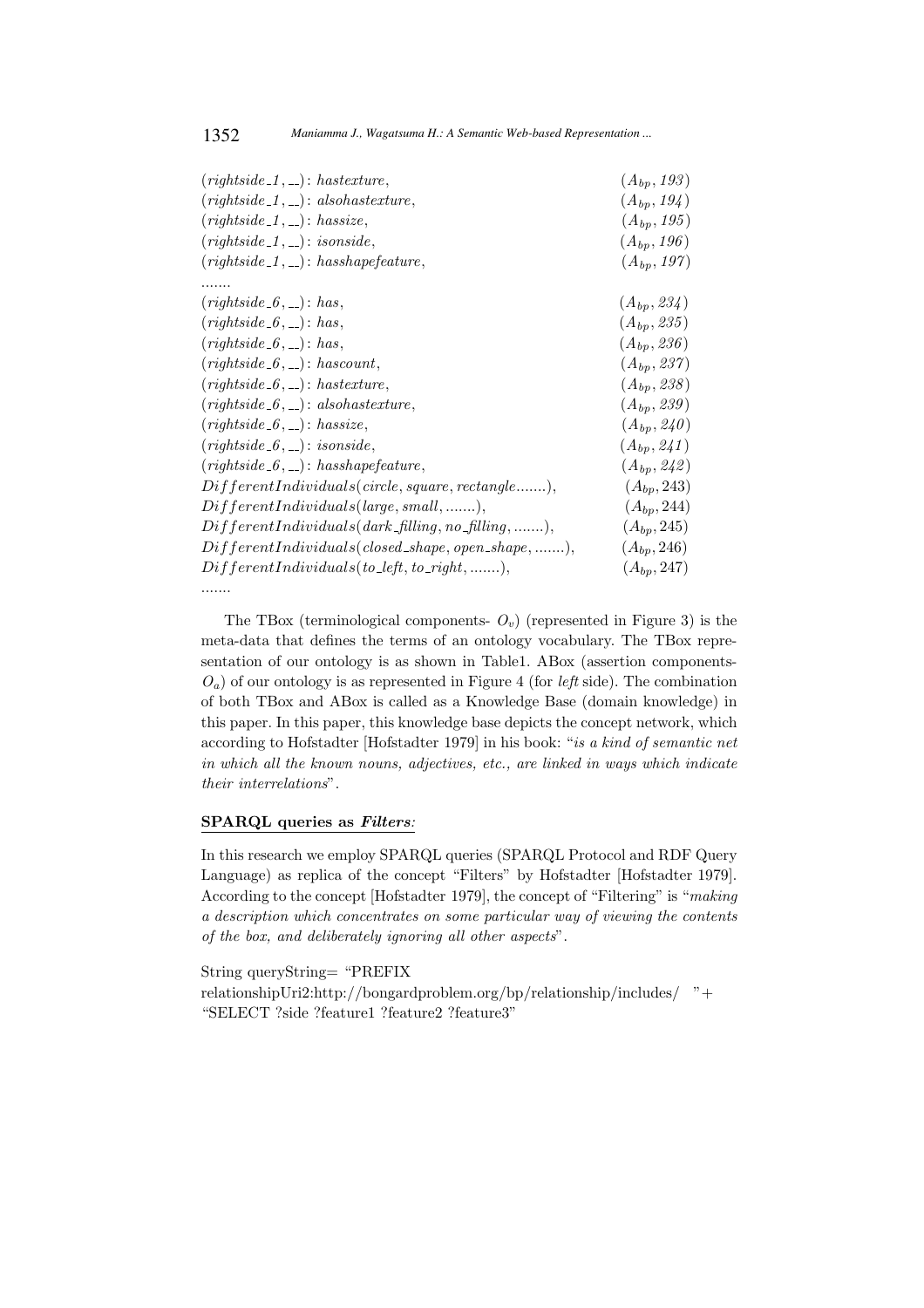

Figure 5: ABox framework for left set of boxes- for solving  $BP\#6$ .

```
+ "?feature4 ?feature5 ?feature6 ?feature7" +
"WHERE \{ " +
" ?side relationshipUri2:has ?feature1 . "+
" ?side relationshipUri2:hascount ?feature2 . "+
" ?side relationshipUri2:hastexture ?feature3 . "+
" ?side relationshipUri2:alsohastexture ?feature4 . "+
" ?side relationshipUri2:hassize ?feature5 . "+
" ?side relationshipUri2:isonside ?feature6 . "+
" ?side relationshipUri2:hasshapefeature ?feature7 . "+
``\} ":
```
Using the SPARQL queries, shown above, we try to filter out the important assertions in the ontology  $O$ , using the template (as shown below) for each box in the BP.

As a *template* (*i.e.* a description schema) to describe each box in a problem as illustrated in Figure 1, we use

Geometricshapespresent :like : circle ∪ square... Countofnumberofobjectspresent :like : 1 ∪ 2... Textureoftheobjects(filling) :like : no\_filling ∪ dark\_filling... Outertexture(surface)ofobjects :like : wiggly\_outline ∪ dotted\_outline... Objecthassize :like : small  $\cup$  large... Objectliesonside :like : top ∪ to\_left...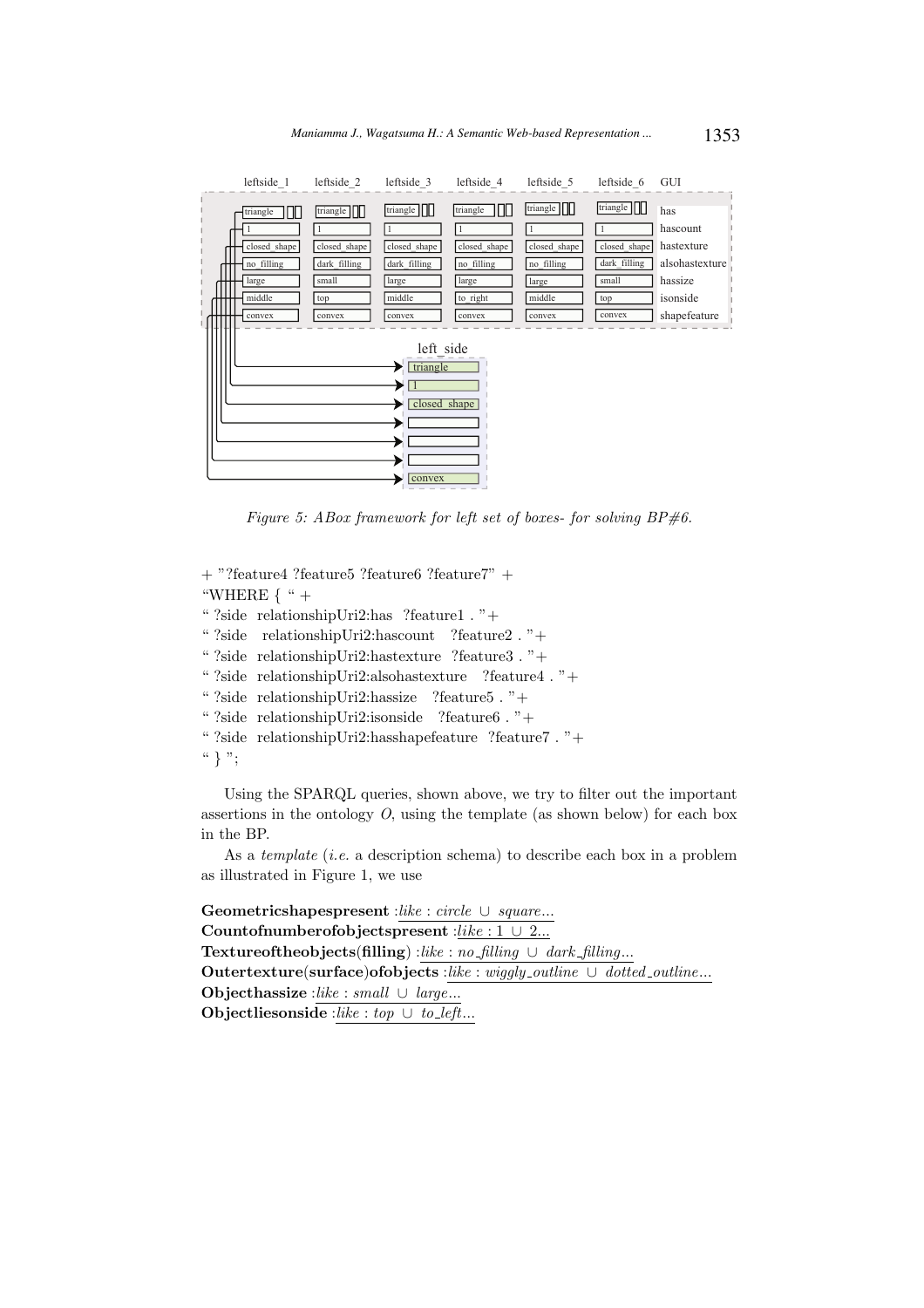1354 *Maniamma J., Wagatsuma H.: A Semantic Web-based Representation ...*

#### Characteristicsoftheshapeoftheobjects :like : parallel ∪ convex shape..

This template (with inputs obtained from GUI as shown in Figure 5) for each box in a given BP provides a uniform format for the description. These descriptions are then further expandable into sub-descriptions (TBox and ABox) for the SWRL rules to evaluate the knowledge base.

#### SWRL rules as Sam (i.e. "sameness detector"):

The semantic web rule language (SWRL) is a standard language for expressing rules over the ontology O. The syntax of the SWRL rule (for  $R \geq 1$ ) is in the form

 $RuleR: antecedent(body_1...., body_n) \rightarrow \: consequence(head_1...., head_m)$ 

Here antecedent (rule body: body<sub>x</sub> for  $1 \leq x \leq n$ ) must be satisfied for the consequence (rule head: head<sub>y</sub> for  $1 \leq y \leq m$ ) to be asserted. Here body<sub>x</sub> and head<sub>y</sub> are axioms in the form  $C(V)$  or  $P(O_v, O'_v)$  with  $C \in O_c, V \in O_v, P \in$  $O_p$  and  $(O_v, O'_v) \in O_v$ .

**SWRL Example 1:** To check for the presence of "polygon" in ontology  $O$ ,

Vocabulary  $V_{poluon} = \{has, is a, has texture, consists_of.shape\} \cup \{left, left,$ closed shaped, polygon, setoflines, leftside 1, leftside 2, leftside 3, leftside 4, leftside 5, leftside 6, a, b, c, d, e, f  $\}$ 

Assertion  $A_{poluon} = \{has(leftside_1, a), has(leftside_2, b), has(leftside_3, c),$ has(leftside  $\angle$ 4,d), has(leftside  $\angle$ 5,e), has(leftside  $\angle$ 6,f), isa(a,setoflines),  $is a(b, set of lines), is a(c, set of lines), is a(d, set of lines), is a(e, set of lines),$  $is a (f, set of lines),\ has texture (left side\_1, closed-shaped).$ hastexture(leftside\_2,closed\_shaped), hastexture(leftside\_3,closed\_shaped),  $hasterture (leftside \& \& close d.shape d),\ has texture (leftside \& 5, closed-shaped),$  $hasterture(leftside_6, closed-shaped), \text{ consists_of.shape}(left, polygon)$ }

For checking the presence of "Polygon" on left side of a BP, we can use the Vocabulary  $V_{polygon}$  with variable symbols- {p, q, r, s, t, u}. To check for polygon, the condition that must be satisfied can be written in natural language as: "any closed shape that is formed by straight lines is a polygon". This form of knowledge in natural language can be written as a SWRL rule to check for the presence of polygon on the left and right set of boxes in a BP. Hence, rule  $R_{poluon}$  can be written as:

 $R_{\text{polygon}} = \text{Rule 1: has}(\text{leftside}.1, \text{?p}) \land \text{has}(\text{leftside}.2, \text{?q}) \land \text{has}(\text{leftside}.3, \text{?r})$ ∧ has(leftside\_4, ?s) ∧ has(leftside\_5, ?t) ∧ has(leftside\_6, ?u) ∧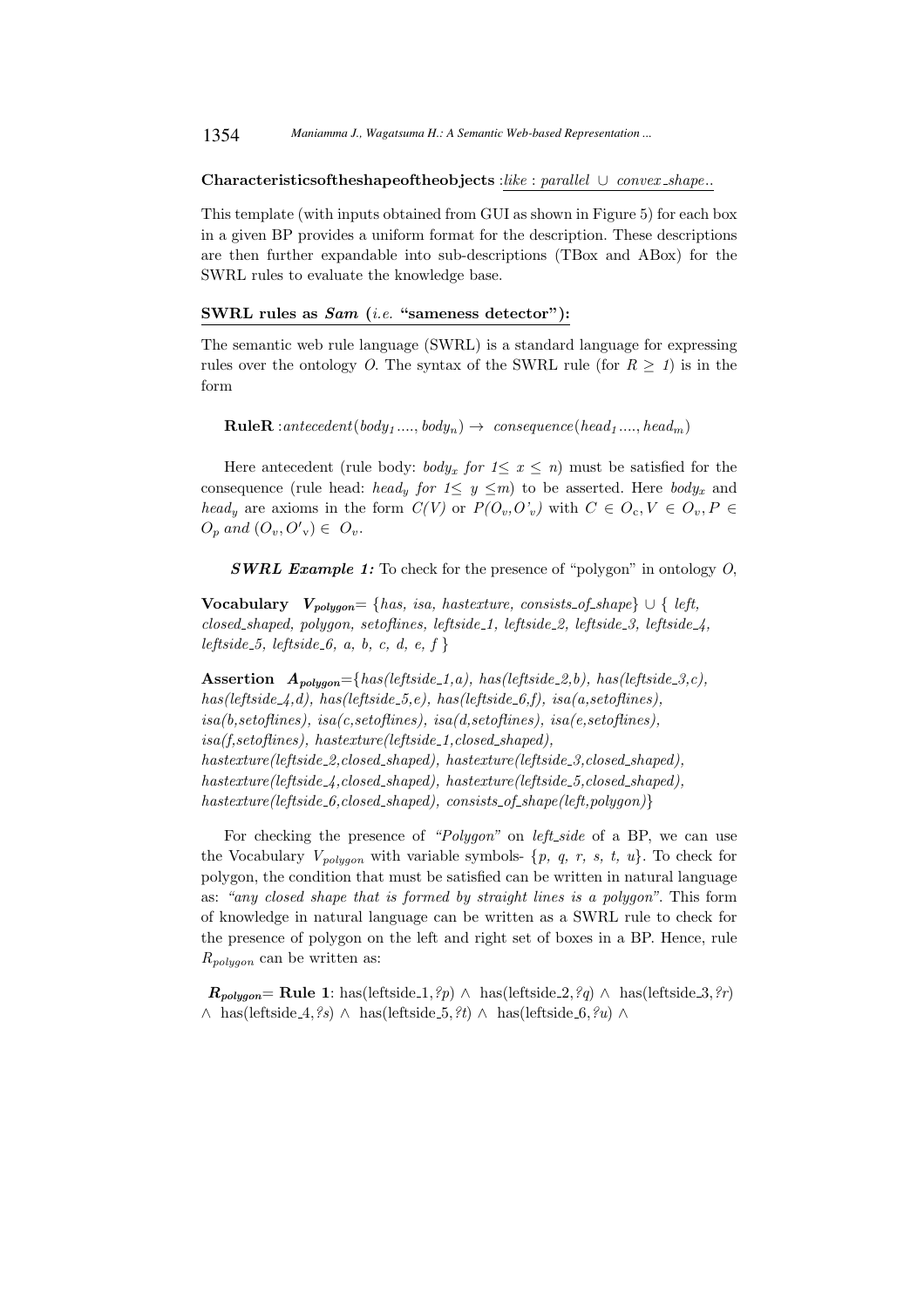

Figure 6: Results of our proposed model. Border lines are given as tentative borders to determine "Moderate BP" and "Difficult BP' in our model.

isa(?p,setoflines) ∧ isa(?q,setoflines) ∧ isa(?r,setoflines) ∧ isa(?s,setoflines) ∧ isa(?t,setoflines) ∧ isa(?u,setoflines) ∧ hastexture(leftside 1,closed shaped) ∧ hastexture(leftside 2,closed shaped) ∧ hastexture(leftside 3,closed shaped) ∧ hastexture(leftside 4,closed shaped) ∧ hastexture(leftside 5,closed shaped) ∧ hastexture(leftside 6,closed shaped)  $\rightarrow$  consists of shape(left,polygon)

This rule  $R_{poluon}$  can be written in first-order logic as:

 $\forall x \exists y_1 \exists y_2 \exists y_3 \exists y_4 \exists y_5 \exists y_6 \exists x_1 \exists x_2 \exists x_3 \exists x_4 \exists x_5 \exists x_6 \text{(consists_of.shape}(x,$ polygon)  $\Leftrightarrow x(x_1) \wedge x(x_2) \wedge x(x_3) \wedge x(x_4) \wedge x(x_5) \wedge x(x_6) \wedge (\text{has}(x_1, y_1)) \wedge$  $(has(x_2, y_2)) \wedge (has(x_3, y_3)) \wedge (has(x_4, y_4)) \wedge (has(x_5, y_5)) \wedge (has(x_6, y_6))$  $(isa(y_1,set of lines)) \wedge (isa(y_2,set of lines)) \wedge (isa(y_3,set of lines)) \wedge$  $(\text{isa}(y_4, \text{setoflines})) \wedge (\text{isa}(y_5, \text{setoflines})) \wedge (\text{isa}(y_6, \text{setoflines})) \wedge$  $(hastexture(x_1, closed-shaped)) \wedge (hastexture(x_2, closed-shaped)) \wedge (hastexture(x_3, closed-shaped))$  $(hasterature(x_3, closed.shape d)) \wedge (hasterture(x_4, closed.shape d)) \wedge$  $(hasterture(x_5, closed.shape d)) \wedge (hasterture(x_6, closed.shape d)))$ 

In order to evaluate any rule the real entities must be mapped to the variables (*i.e.* replacing the variables  $\{p, q, r, s, t, u\}$  by the entities  $\{a, b, c, d, e, f\}$ ). If the mapping of rule body  $(b)$  is true then the mapping of rule head  $(h)$  must be true. Such an SWRL rule for checking for polygons could be employed for solving BP#5.

**SWRL Example 2:** To check if a common shape is present on left, which is not common for the right side in BP ("shape common for left set of boxes is different from shape common for right set of boxes"- the solution of  $BP#97$  is:  $\langle$ left,has,triangle $>$  and  $\langle$ right,has,circle $>$ ) can be written as:

**Rule1** :has(leftside\_1, ?*a*) ∧ has(leftside\_2, ?*a*) ∧ has(leftside\_3, ?*a*) ∧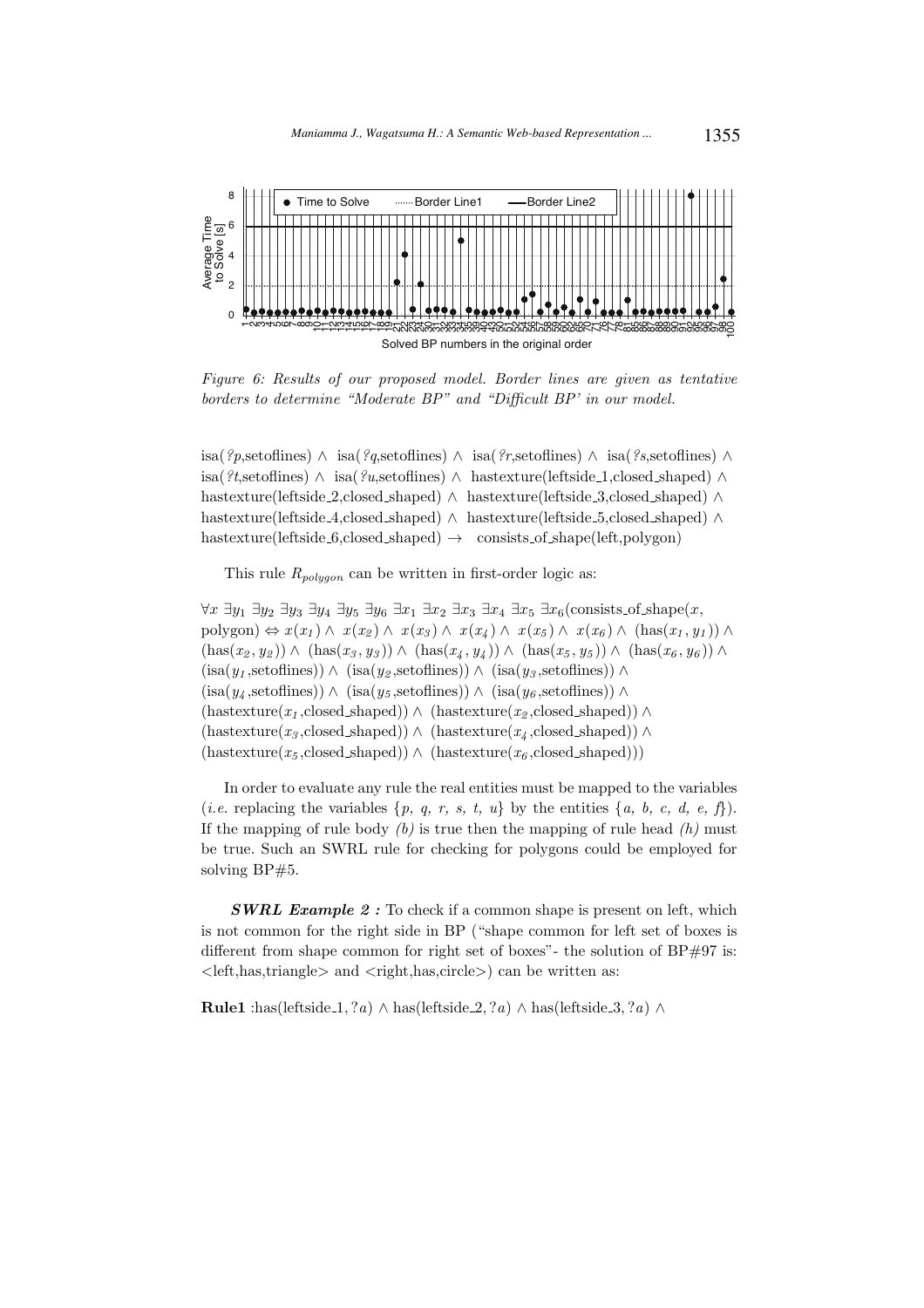has(leftside 4, ?a) ∧ has(leftside 5, ?a) ∧ has(leftside 6, ?a) ∧  $\text{DifferentIndividuals}(?a, \text{null}) \rightarrow \text{consists_of.shape}(\text{left}, ?a)$ **Rule2** :has(leftside\_1, ?*a*) ∧ has(leftside\_2, ?*b*) ∧ has(leftside\_3, ?*c*) ∧ has(leftside 4, ?d) ∧ has(leftside 5, ?e) ∧ has(leftside 6, ?f) ∧ DifferentIndividuals $(?a, ?b) \wedge$ DifferentIndividuals $(?a, ?f) \wedge$ DifferentIndividuals $(?e, ?d) \rightarrow \text{consists_of.shape}(\text{left}.\text{notempty})$ **Rule3** :has(rightside\_1, ?aa) ∧ has(rightside\_2, ?aa) ∧ has(rightside\_3, ?aa) ∧ has(rightside 4, ?aa) ∧ has(rightside 5, ?aa) ∧ has(rightside 6, ?aa) ∧ DifferentIndividuals $(?aa, null) \rightarrow \text{consists_of.shape}(\text{right}, ?aa)$ Rule4 :has(rightside\_1, ?a) ∧ has(rightside\_2, ?b) ∧ has(rightside\_3, ?c) ∧ has(rightside 4, ?d) ∧ has(rightside 5, ?e) ∧ has(rightside 6, ?f) ∧ DifferentIndividuals $(?a, ?b) \wedge$ DifferentIndividuals $(?a, ?f) \wedge$ DifferentIndividuals $(?e, ?d) \rightarrow \text{consists_of.shape}(\text{right}, \text{notempty})$ **Rule5** :consists of shape(right, ?aa) ∧ consists of shape(left, ?a) ∧ DifferentIndividuals $(?a, ?aa) \rightarrow$  has inferred shape(left,  $?a) \land$ has inferred shape(right, ?aa) Rule6 :consists of shape(right, ?aa) ∧ consists of shape(left, ?a) ∧ consists of shape(right,notempty) ∧ consists of shape(left,notempty) ∧ DifferentIndividuals $(?a, ?aa) \rightarrow$  has inferred shape(left,  $?a) \land$ has inferred shape(right, ?aa)

Here Rule 1, Rule 2, Rule 3 and Rule 4 provides first level of inference (for similarity check), while Rule 5 and Rule 6 provides second level of inference (for dissimilarity check) to find solution to a give BP. The solution from the first level of inference is provided as an input for the second level of inference.

In BP#51, the first and second level of inference was derived in the output:

#### First-level of Inference-

[from Rule 1 and Rule 2:] Input-  $< left, relationship\,Uri2:has, circles>$ , Output-  $\langle e, let, relationship Uri2: consists_of.shape, circles \rangle,$  $\langle left, relationship \, Uri2: consists_of\_shape, not empty \rangle$  $\langle left, relationship \, Uri2: consists_of\_shape, curvilinear \rangle$ [from Rule 3 and Rule 4:] Input-  $<$ right,relationshipUri2:has,circles>, Output-  $<$ right,relationshipUri2:consists\_of\_shape,circles $>$ ,  $<$ right,relationshipUri2:consists\_of\_shape,notempty>,  $\langle right, relationship \, Uri2: consists_of\_shape, curvilinear \rangle$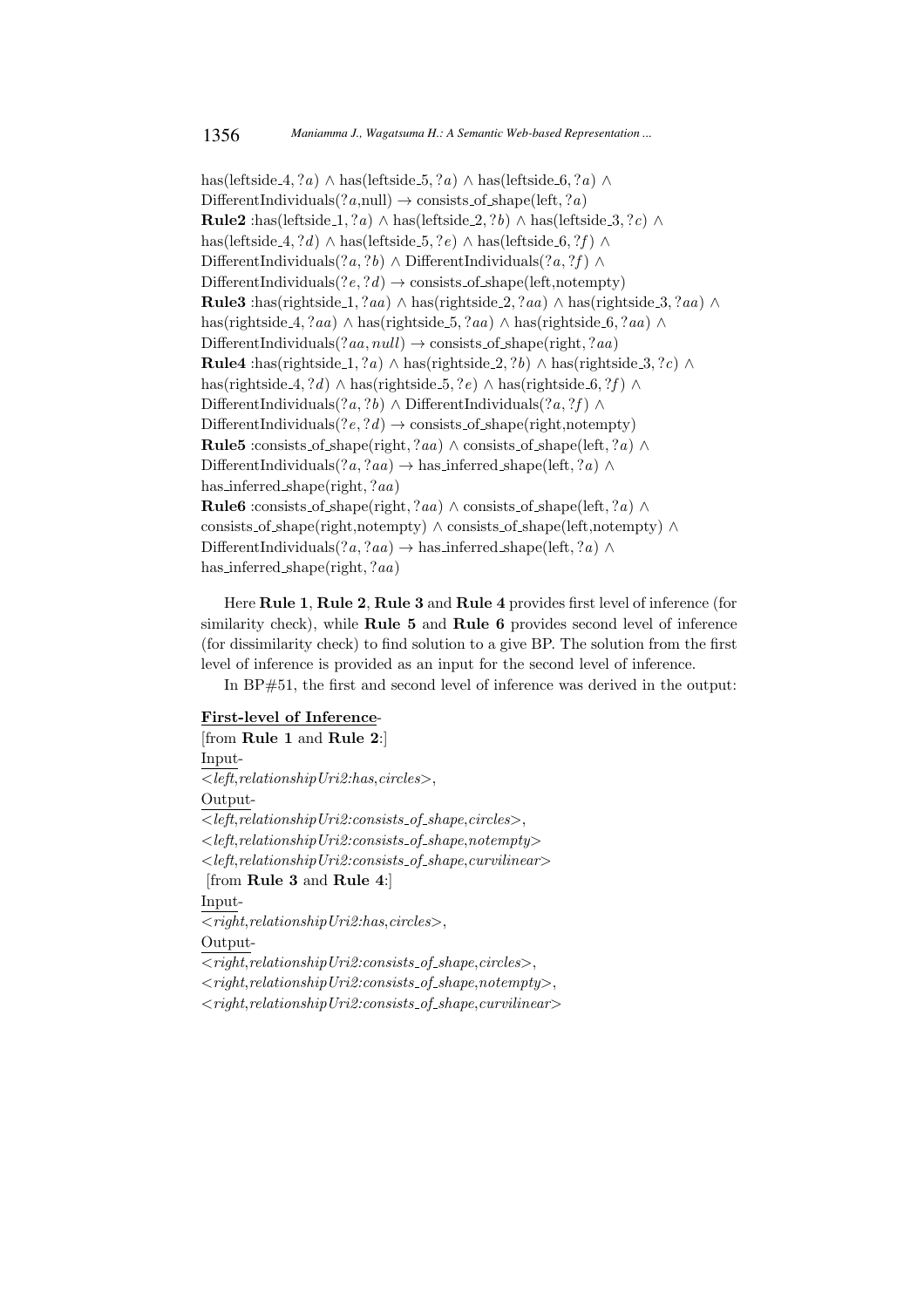| Cross checking dissimilarity to detect possible solution for a BP                                                                   |  |  |  |
|-------------------------------------------------------------------------------------------------------------------------------------|--|--|--|
| $Step-1: Select RuleA$                                                                                                              |  |  |  |
| $\mathbf{if}(\text{Rule}_A \text{ satisfies } (L_1, L_2, L_3, L_4, L_5, L_6))$                                                      |  |  |  |
| <b>if</b> (Rule <sub>A</sub> consistent in Left of BP)                                                                              |  |  |  |
| $(Inference - > Left, Predicate_{Left}, Object_1)$                                                                                  |  |  |  |
| else $(GOTO\ Step-1)$                                                                                                               |  |  |  |
| <b>Step-2:</b> Select Rule <sub>B</sub>                                                                                             |  |  |  |
| $Rule_B \ satisfies (R_1, R_2, R_3, R_4, R_5, R_6)$                                                                                 |  |  |  |
| <b>if</b> (Rule <sub>B</sub> consistent in Right of BP)                                                                             |  |  |  |
| $(Inference \rightarrow Right, Predicting_{Right}, Object_2)$                                                                       |  |  |  |
| else (GOTO Step-2)                                                                                                                  |  |  |  |
| <b>Step-3:</b> (Left, Predicate <sub>Left</sub> , Object <sub>1</sub> ), (Right, Predicate <sub>Right</sub> , Object <sub>2</sub> ) |  |  |  |
| $\mathbf{if}$ (Object <sub>1</sub> is Same As Object <sub>2</sub> )                                                                 |  |  |  |
| $Rule_A$ and Rule <sub>B</sub> , not consistent for Left and Right respectively                                                     |  |  |  |
| <b>else if</b> ( <i>Object<sub>1</sub></i> DifferentFrom Object <sub>2</sub> )                                                      |  |  |  |
| $Rule_A$ and Rule <sub>B</sub> , consistent for Left and Right respectively                                                         |  |  |  |
| else ( <i>GOTO Step-2</i> )                                                                                                         |  |  |  |
| else $(GOTO\ Step-1)$                                                                                                               |  |  |  |

# Second-level of Inference-

(after mapping real entities to the variables as- $\{?aa : circle, ?a : circle\}, \{?aa :$ curvilinear,?a : curvilinear},{?aa : circle,?a : curvilinear},{?aa : curvilinear,?a : circle}) [from Rule 5: and Rule 6:] Input-  $\overline{<}$ left,relationshipUri2:consists\_of\_shape,circles>,  $\langle left, relationship \, Uri2: consists_of.shape, not empty \rangle,$  $\langle left, relationship \, Uri2: consists_of.shape, curvilinear\rangle,$  $<$ right,relationshipUri2:consists\_of\_shape,circles>,  $<$ right,relationshipUri2:consists\_of\_shape,notempty>,  $<$ right,relationshipUri2:consists\_of\_shape,curvilinear> Output-No Output (based on geometric shapes; because of DifferentIndividuals( $(a, a, a)$ )

Hence, the above mentioned SWRL rule can be modified, for any properties and entities  $(p \cup O_v)$ , and can be used to detect the sameness and distinct features among the two sides in a given BP. This logical reasoning was computed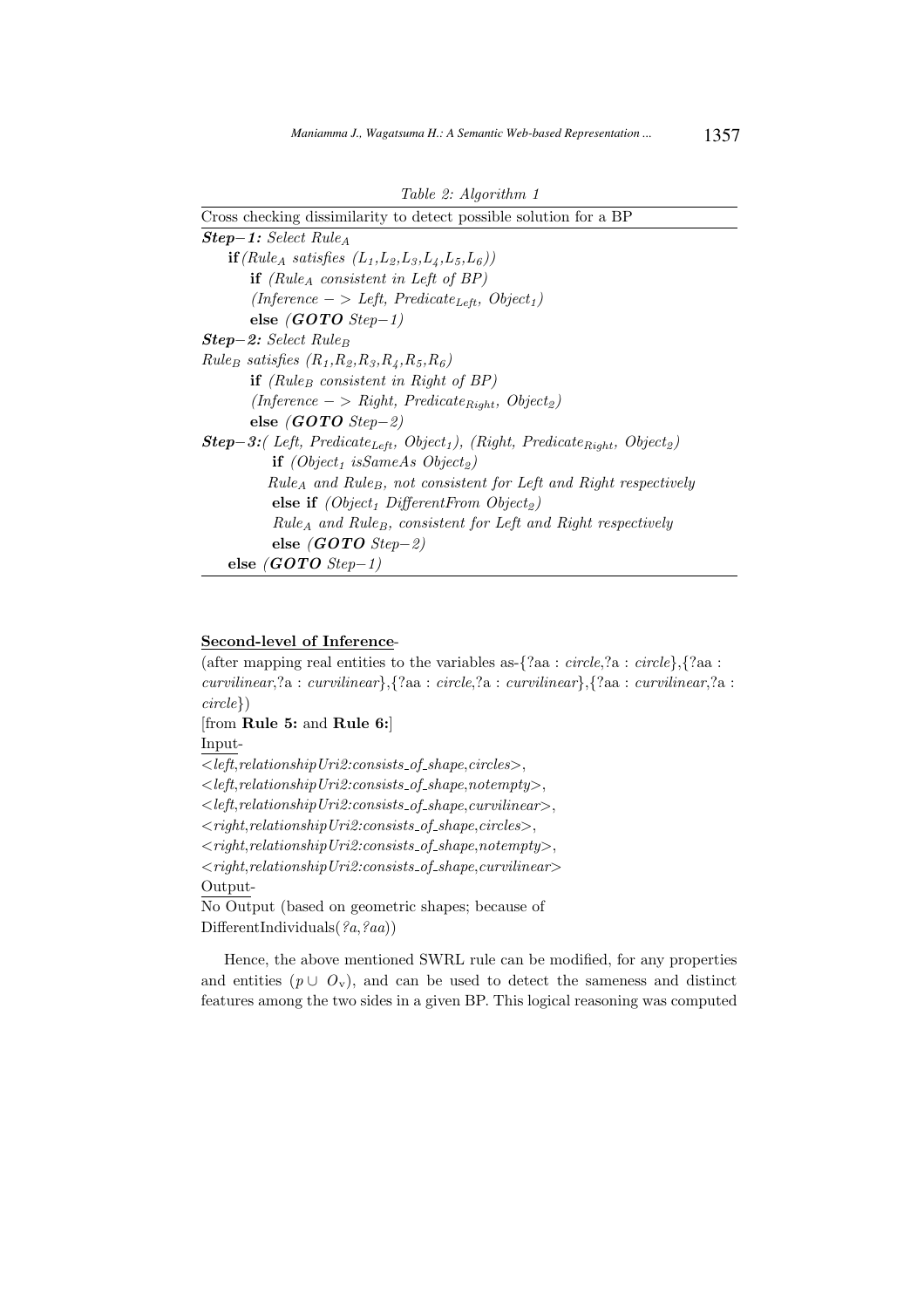by embedding in the algorithm as shown in Table 2

[Maniamma and Wagatsuma 2018a, Maniamma and Wagatsuma 2018b].

In this paper, SWRL rules are used to depicts the idea of "sam" (sameness detector). In considering of sameness detector [Hofstadter 1979], it describes as: "Sam is a special agent...runs around within individual descriptions and within different descriptions, looking for descriptors or other things which are repeated (ontology in our case) or other things which are repeated....Any structure they have in common will make comparing them that much easy".

# ABox and TBox as Frames :

In considering of Frames [Hofstadter 1979], it describes as: "...mental representation of situations involve frames nested within each other. Each of the various ingredients of a situation has its own frame...nested structure of a frame gives you a way of "zooming in" and looking at small details from as close up as you wish: you just zoom in on the proper sub-frame...".

According to Fritz Lehmann [Lehmann 1992] "A frame is a named data object with a flexible collection of named slots (attributes or fields) which can have values. The value are often pointers to other frames, which permits you to have a network of frames pointing to one another". In our proposed framework, we consider classes (TBox) as "Frames"  $(O_c)$ .

# 4 Results of Computer Experiments

Our proposed framework was implemented using Jena API to interact with the ontology, and computer experiments were verified using a PC with the Intel Core i7-3770K running at 3.40 GHz. The logical reasoning was demonstrated with a set of 55 SWRL rules to generate 12 new RDF inferred data. Among these 55 SWRL rules, 32 rules were used as first level of inference for similarity check (step 1 and 2 in Table 2) and the rest 23 rules were used as second level of inference for dissimilarity check (step 3 in Table 2) to find solution to a given BP. The system demonstrated to be a solver of 62 BPs as shown in Figure 6.

Foundalis [Foundalis 2006] carried out a survey with 31 students as whether or no they can solve 100 BPs and analyzed the difficulty levels according to ratio of solved subject as partially shown in the first column of Table 3 and Figure 6(a). In our computer experiments shown in second and third columns in Table 3 is not simply correspond to the difficulty levels given by human subjects, while our system provide a hint of reasons why the BP takes time to solve in the number fo inferences in Stage I as shown in Table 3.

Interestingly, there is an inverse correlation between the ratio of solved subjects and average time to solve in them (Figure  $6(a)$ ). It suggests the importance of the re-order of BPs according to the difficulty levels based on the human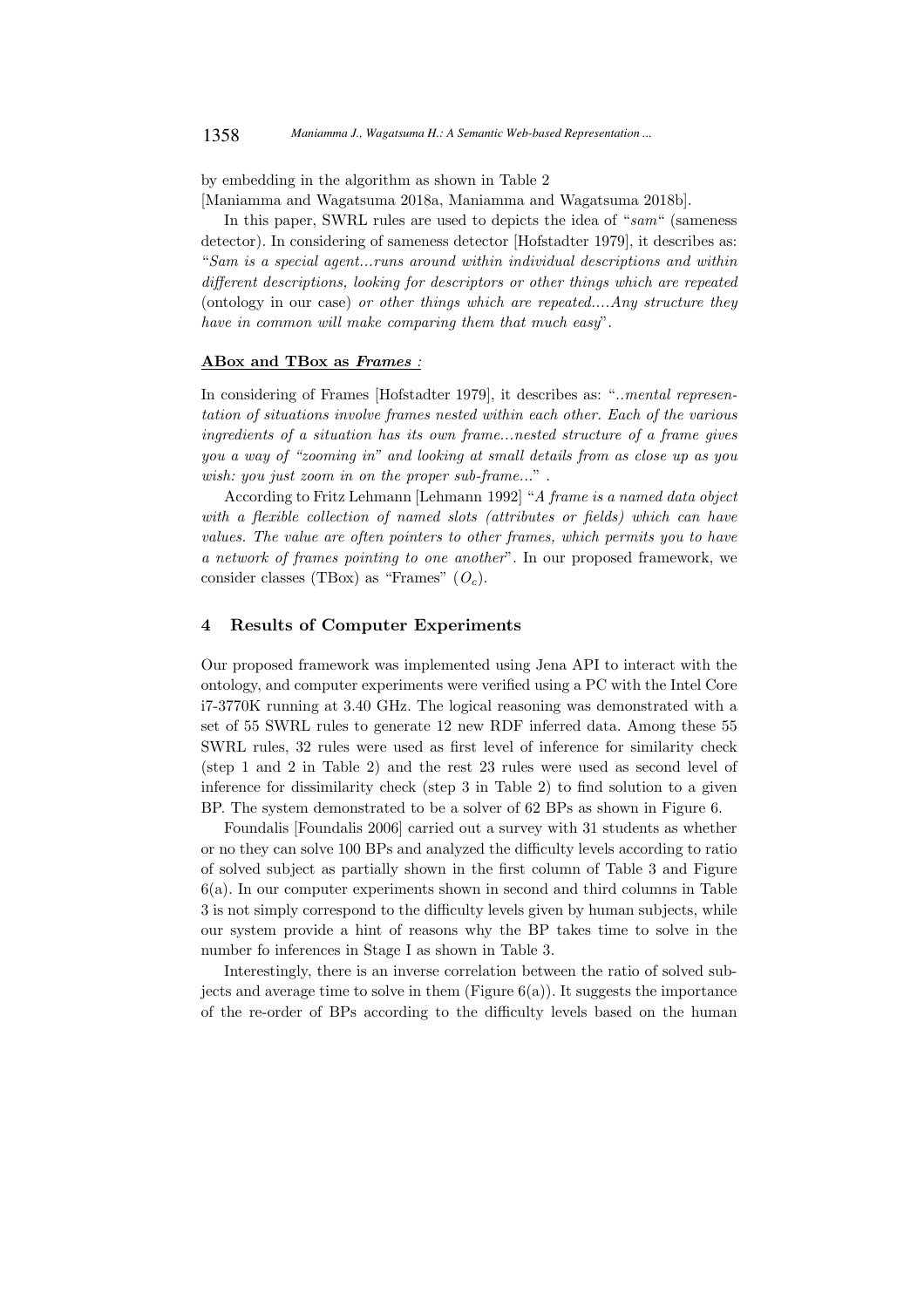| BP    | Categorization                  | Number of Inferences         | <b>Average Time</b> |
|-------|---------------------------------|------------------------------|---------------------|
|       | [Foundalis 2006]                | Stage I, Stage II, Stage III | to Solve [s]        |
|       | $(\hat N/N)$                    | (SPARQL, SWRL, SWRL)         |                     |
| BP#7  | Easy $(90\%)$                   | 143, 8, 2                    | 0.22                |
| BP#9  | $(100\%)$<br>Easy               | 120, 14, 4                   | 0.22                |
| BP#10 | Easy $(87.1\%)$                 | 120, 10, 2                   | 0.34                |
| BP#13 | Easy $(82.6\%)$                 | 149, 12, 4                   | 0.28                |
|       | $ BP \#16 $ Moderate $(37.5\%)$ | 156, 14, 2                   | 0.31                |
|       | $ BP#22 $ Moderate $(36.7\%)$   | 196, 14, 2                   | 4.08                |

Table 3: Inference analyses with respect to difficulty levels (7 out of 62 BPs), where  $\hat{N}$  and N respectively denote numbers of solved subjects and total subjects. Computation time is extracted only in the inference process from 99 trials.

performance. Indeed, this types of analyses was difficult by Phaeaco's performance due to a limited number of solved BPs (15) [Foundalis 2006] and in RF4 [Saito and Nakano 1995] which is formulated with the stochastic model in part and they report that the model solved 41 BPs without descriptions of which BPs were solved. Figure 6(b) showed the advantage of our proposed models in the sense of how many BPs were solved. According to the increase of the difficulty level (Figure 6(c), our proposed model provided solutions of 62 BPs with a similar level of computation time without an infinite loop of calculation by the assignment of multiple meta-data information, which was highly organized as the framework design with as i) ontology-based description for concept network, ii) DL with TBox and ABox for frames, iii) meta-data template, iv) SPARQL for filtering and v) SWRL rules as sameness detector.

In the logical inference of  $BP#9$ , which is categorized in "Easy  $BP$ ," our model provided the first and second level of inference as output as follows.

# Output of First-level of Inference (Stage II)-

 $\leq$  left, relationship Uri2: also consists of texture, continious outlined >,  $\langle left, relationship \, Uri2: consists_of{\_}character, null\rangle,$  $\langle left, relationship \, Uri2:consists_of_count, 1 \rangle,$  $\leq$  left, relationship Uri2: consists of position, middle  $\geq$ .

 $\langle left, relationship \, Uri2: consists_of.shape, not empty\rangle,$ 

 $\langle left, relationship \, Uri2: consists_of_size, large-figure>,$ 

 $\langle left, relationship \, Uri2: consists_of\_ texture, closed\_shaped \rangle$ 

 $<$ right,relationshipUri2:alsoconsists\_of\_texture,wiggly\_outlined>,

 $<$ right,relationshipUri2:consists\_of\_character,null>,

 $<$ right,relationshipUri2:consists\_of\_count,1>,

 $<$ right,relationshipUri2:consists\_of\_position,middle>,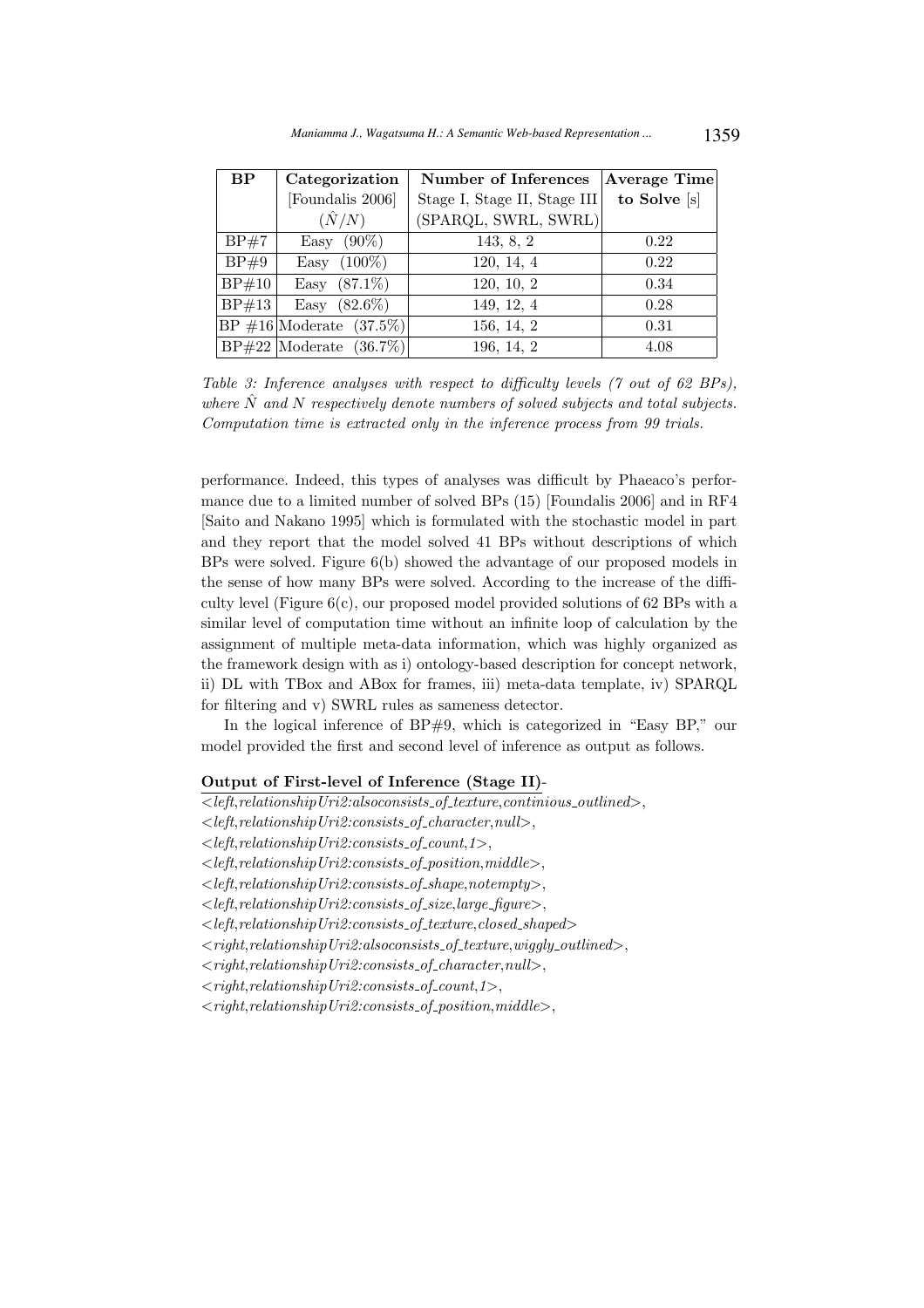

Figure 7: Comparison with other proposed models and human subjects. Phaeaco model and human subject data is replotted from data from Foundalis (2006) [Foundalis 2006]. There is no description that which BPs can be solved by  $RF4$ [Saito and Nakano 1995].

 $\langle right, relationship \, Uri2: consists_of.shape, not empty\rangle,$  $<$ right,relationshipUri2:consists\_of\_size,large\_figure>,  $<$ right,relationshipUri2:consists\_of\_texture,closed\_shaped> Output of Second-level of Inference (Stage III)-  $\overline{<}$ left,relationshipUri2:has\_infered\_texture,continious\_outlined>,  $\langle \textit{left},\textit{relationship Uri2:has}.\textit{inferred}\_\textit{doesnot}has \textit{texture},wiggly\_outlined\rangle$  $\langle$  right, relationship Uri2:has\_infered\_texture, wiggly\_outlined>,  $<$ right,relationshipUri2:has\_infered\_doesnothastexture,continious\_outlined>

Our results revealed that the logical inference process and therefore, even in unsolved BPs, this provides a tool of the reversal engineering of the human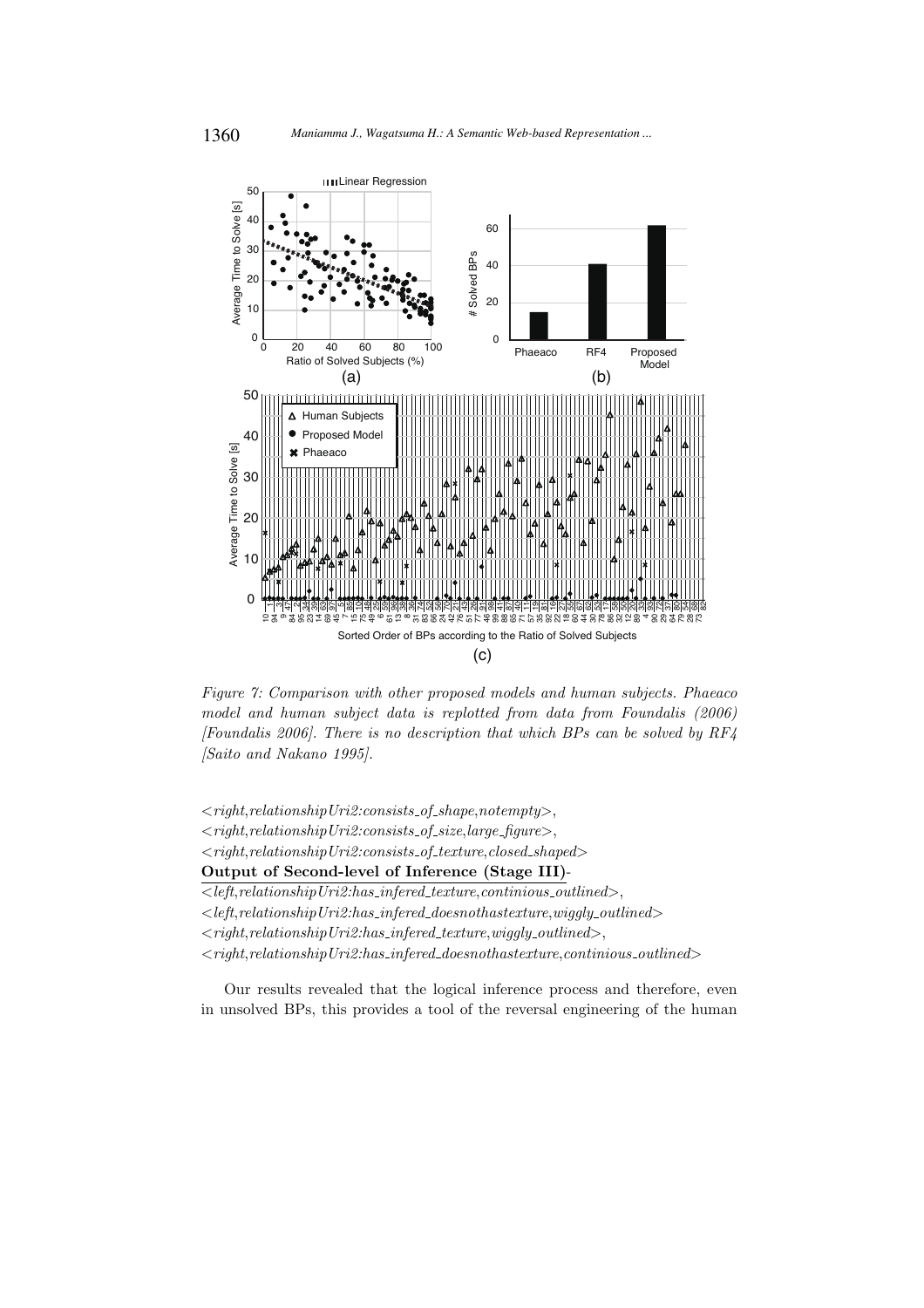intelligence to analyze what kind logical components are necessary to solve.

# 5 Discussion and Conclusion

Our proposed framework could solve 62 BPs out of the 100 BPs (Figure 6). The inferred knowledge of each BP undergoes three-level of regressive funneling and pruning (SPARQL query, SWRL based first level of inference and SWRL based second level of inference). Each stage notices a reduction in the predicted outcome of the selected BP, which was the significant extension of preliminary reports [Maniamma and Wagatsuma 2018a, Maniamma and Wagatsuma 2018b]. As the novelty, the solver of BPs can be described in Equation 1 theoretically and simply; however no model was presented to realize the correctness. This work proved the equation works well in the realistic implementation with semantics and logic.

We have proved that our model with RDF based knowledge base is efficient in solving BPs. The current approach focuses more on independent properties of objects in a box, which demonstrated with 6 independent properties as a minimum set and then it will extend to BPs with dependent properties in the same scheme with a fine hierarchy including upper classes. In the future work, this framework can be embedded in the hybrid system as an automatic BP solver changing analogies associated with vision-based analyzers for spatial representation. It can open the new horizon of the logical reasoning system to incorporate data-driven models for decision making process in the dynamic environment.

# Acknowledgments

This work was supported in part by JSPS KAKENHI (16H01616, 17H06383) and the New Energy and Industrial Technology Development Organization (NEDO).

#### References

- [Arai et al. 2017] Arai, H. N., Todo, N., Arai, T., Bunji, K., Sugawara, S., Inuzuka, M., Matsuzaki, T., Ozaki, K.: "Reading Skill Test to Diagnose Basic Language Skills in Comparison to Machines"; Proceedings of the 39th Annual Cognitive Science Society Meeting (CogSci 2017), 1556-1561, 2017.
- [Bongard 1970] Bongard, M. M.: "Pattern Recognition"; Rochelle Park, N.J.: Hayden Book Co., Spartan Books, 1970.
- [Chen et al. 2016] Chen, S., M. uller H. J., and Conci M.: "Amodal completion in visual working memory"; Journal of Experimental Psychology: Human Perception and Performance, 42 (9): 1344–1353, 2016.
- [Chopra and Rao 1994] Chopra, S., Rao, M. R.: "The Steiner tree problem I: Formulations, compositions and extension of facets"; Mathematical Programming, 64 (2):209-229, 1994. 10.1007/BF01582573.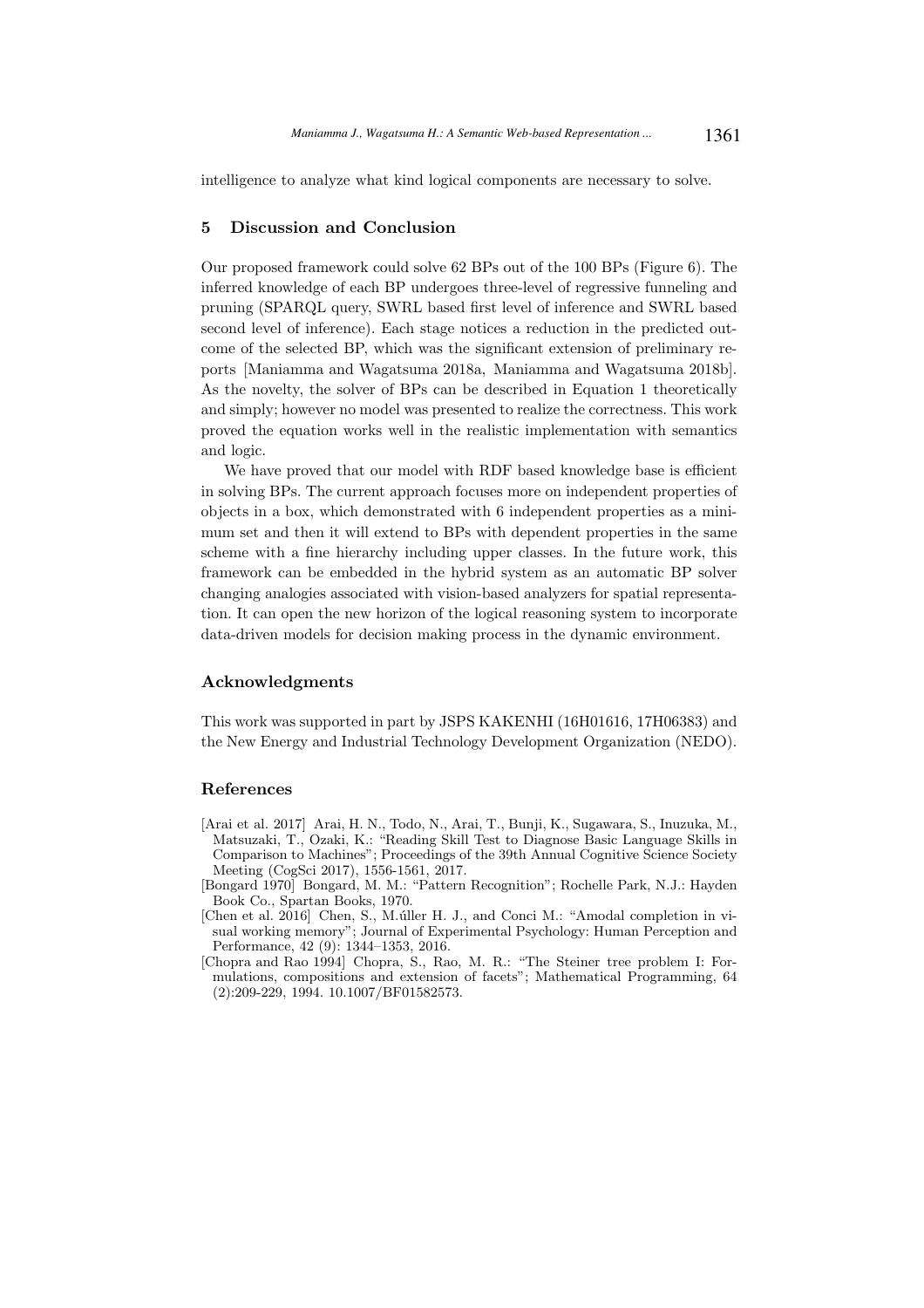- [Depeweg et al. 2018] Depeweg, S., Rothkopf, C., and J'akel, F.: "Solving Bongard Problems with a Visual Language and Pragmatic Reasoning"; arXiv:1804.04452, 2018.
- [Durbha and King 2005] Durbha, S. S., King R. L.: "Semantics-Enabled Framework for Knowledge Discovery from Earth Observation Data Archives"; IEEE Transactions on Geoscience and Remote Sensing, 43 (11): 2563–2572, 2005.
- [Forbus et al. 1998] Forbus, K. D., Gentner, D., Markman, A. B., Ferguson, R. W.: "Analogy just looks like high level perception: Why a domain- general approach to analogical mapping is right"; Journal of Experimental and Theoretical Artificial Intelligence, 10 :231–257, 1998.
- [Foundalis 2006] Foundalis, H.: "Phaeaco: A Cognitive Architecture Inspired by Bongard's Problems"; Doctoral dissertation, Indiana University, Center for Research on Concepts and Cognition (CRCC), Bloomington, Indiana, 2006.
- [Hofstadter 1979] Hofstadter, D. R.: "G¨odel, Escher, Bach: an Eternal Golden Braid"; New York: Basic Books, 1979.
- [Johnson et al. 2017] Johnson, J., Hariharan, B., van der Maaten, L., Hoffman, J., Fei-Fei, L., Zitnick, C. L., Girshick, R.: "Inferring and Executing Programs for Visual Reasoning"; IEEE International Conference on Computer Vision, 3008–3017, 2017.
- [Kurzweil 2014] Kurzweil, R.: "The Singularity is Near"; In Ethics and Emerging Technologies, (London: Palgrave Macmillan UK) 393–406, 2014.
- [Lehmann 1992] Lehmann, F.: "Semantic networks"; Computers & Mathematics with Applications, vol. 23, no. 2-5, pp. 1-50, 1992. 10.1016/0898-1221(92)90135-5.
- [Linhares 2000] Linhares, A.: "A glimpse at the metaphysics of Bongard problems"; Artificial Intelligence Journal, 121 (1): 251–270, 2000.
- [Maarala et al. 2011] Maarala, A. I., Su, X., Riekkit, J.: "Semantic Reasoning for Context-Aware Internet of Things Applications"; IEEE Internet of Things Journal, 4 (2): 461–473, 2011.
- [Maniamma and Wagatsuma 2018a] Maniamma, J., Wagatsuma, H.: "Human Abduction for Solving Puzzles to Find Logically Explicable Rules in Bongard Problems: An Ontology-based Model"; Proceedings of the Joint Workshop on Architectures and Evaluation for Generality, Autonomy and Progress in AI (AEGAP 2018), Stockholm, Sweeden, July 15th, 2018.
- [Maniamma and Wagatsuma 2018b] Maniamma, J., Wagatsuma, H.: "A Semantic Web Technique as Logical Inference Puzzle-Solver for Bongard Problems"; Proceedings of the ISWC 2018 Posters & Demonstrations, Industry and Blue Sky Ideas Tracks co-located with 17th International Semantic Web Conference (ISWC 2018), Monterey, USA, October 8th-to-12th, 2018.
- [McCarthy and Hayes 1969] McCarthy, J., Hayes, P. J.: "Some philosophical problems from the standpoint of artificial intelligence"; Machine Intelligence Journal, 4 : 463– 502, 1969.
- [Mitchell 2003] Mitchell, M.: "Analogy-Making as Perception: A Computer Model (Neural Network Modeling and Connectionism)"; A Bradford Book, 2003.
- [Pfeifer and Bongard 2007] Pfeifer, R., Bongard, J.: "How the body shapes the way we think"; A New View of Intelligence, 394, 2007.
- [Piaget 1953] Piaget, J.: "The origin of intelligence in the child"; New Fetter Lane (New York- Routledge & Kegan Paul), 1953.
- [Protégé] Protégé Stanford University, https://protege.stanford.edu.
- [Saito and Nakano 1995] Saito, K., Nakano, R.: "Adaptive concept learning algorithm: RF 4"; Transactions of Information Processing Society, 36 (4): 832–839, 1995.
- [Salameh et al. 2014] Salameh, K., Tekli, J., Chbeir, R.: "SVG-to-RDF Image Semantization"; Similarity Search and Applications, 214–228, 2014.
- [Silver et al. 2016] Silver, D., Huang, A., Maddison, C., Guez, A., Sifre, L., van den Driessche, G., Schrittwieser, J., Antonoglou, I., Panneershelvam, V., Lanctot, M., Dieleman, S., Grewe, D., Nham, J., Kalchbrenner, N., Sutskever, I., Lillicrap, T., Leach, M., Kavukcuoglu, K., Graepel, T., Hassabis, D.: "Mastering the game of Go